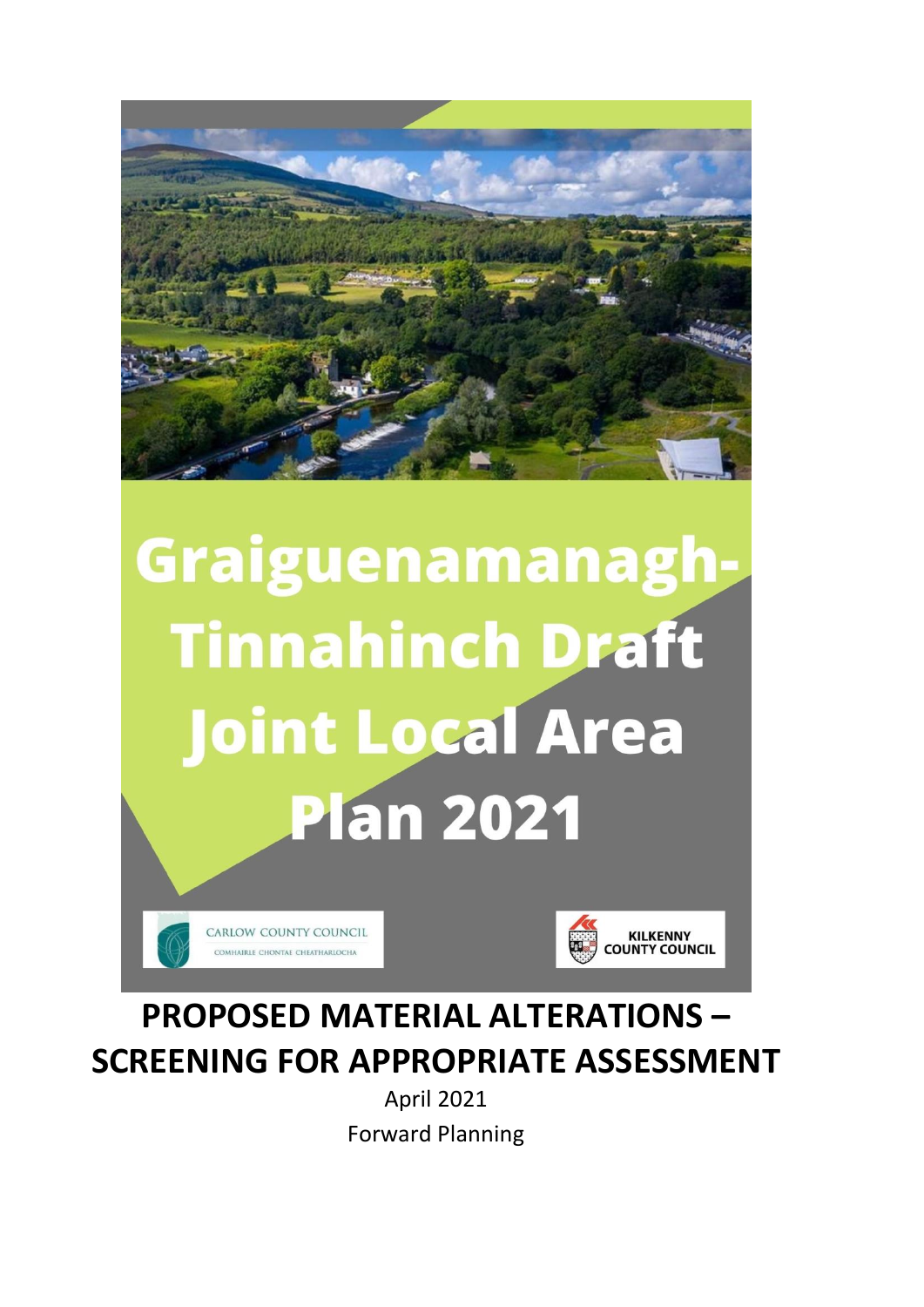# **INTRODUCTION**

### **1.1 Draft Joint Graiguenamanagh-Tinnahinch LAP 2021**

Material Alterations to the Draft Graiguenamanagh-Tinnahinch Local Area Plan (LAP) 2021-202 have been proposed by the Elected Members of Carlow County Council and Kilkenny County Council on the 8th and 15th of March respectively. These alterations have arisen following a review of the Chief Executive's Report on submissions received during the public display period of the LAP by the Elected Members of each Planning Authority.

The Draft Graiguenamanagh-Tinnahinch Local Area Plan (LAP) 2017-2023 was placed on public display from the 20<sup>th</sup> November 2020 until 25<sup>th</sup> January 2021. An Appropriate Assessment Natura Impact Report was also placed on display with the LAP.

A total of 17 submissions were received on the LAP. The issues raised by the submissions were summarised and the response and recommendation of the Chief Executive was provided in accordance with the Planning and Development Act 2000 (as amended). Following consideration of the Chief Executive's Report on the submissions, the Elected Members decided to make a number of changes which are considered to be Material Alterations in response to a number of issues raised in the submissions.

In accordance with Section 20(3)(f) of the Planning and Development Act 2000, as amended, the Planning Authority shall determine if an appropriate assessment is required "to be carried out as respects one or more than one proposed material alteration of the draft local area plan".

This report provides the assessment of the Proposed Material Alterations and screening of same. It also includes, as Appendix 1, an addendum to the AA Screening of the Draft Plan, to incorporate the issues raised in the submissions received to the Draft Plan and Screening.

## **2 PROPOSED MATERIAL ALTERATIONS ASSESSMENT**

A review of the Proposed Material Alterations has been undertaken in **Table 2.1**. Where the potential for impacts has been identified, an assessment has been undertaken of likely significant effects.

| Ref. no | <b>Alteration Type</b>          | <b>Identification</b><br>οf | likely<br><b>Assessment</b><br>οf |
|---------|---------------------------------|-----------------------------|-----------------------------------|
|         |                                 | <b>Potential Impacts</b>    | <b>Significant Effects</b>        |
|         | Map 1 Land Use Zoning Map       |                             |                                   |
|         | Amend legend of Map 1 'Land Use | No impact on existing       | N/A                               |
|         | Zoning Objective' as follows:   | Natura Impact Report        |                                   |
|         | Pedestrian/Cycle Improvements   |                             |                                   |
|         | Pedestrian/Cycle<br>Indicative  |                             |                                   |
|         | <i>Improvements</i>             |                             |                                   |
|         |                                 |                             |                                   |
| 2       | Reduce<br>'New<br>οf<br>quantum | No impact on existing       | N/A                               |
|         | Residential' zoned lands at NR7 | Natura Impact Report        |                                   |

#### **Table 2.1 – Assessment of likely significant effects**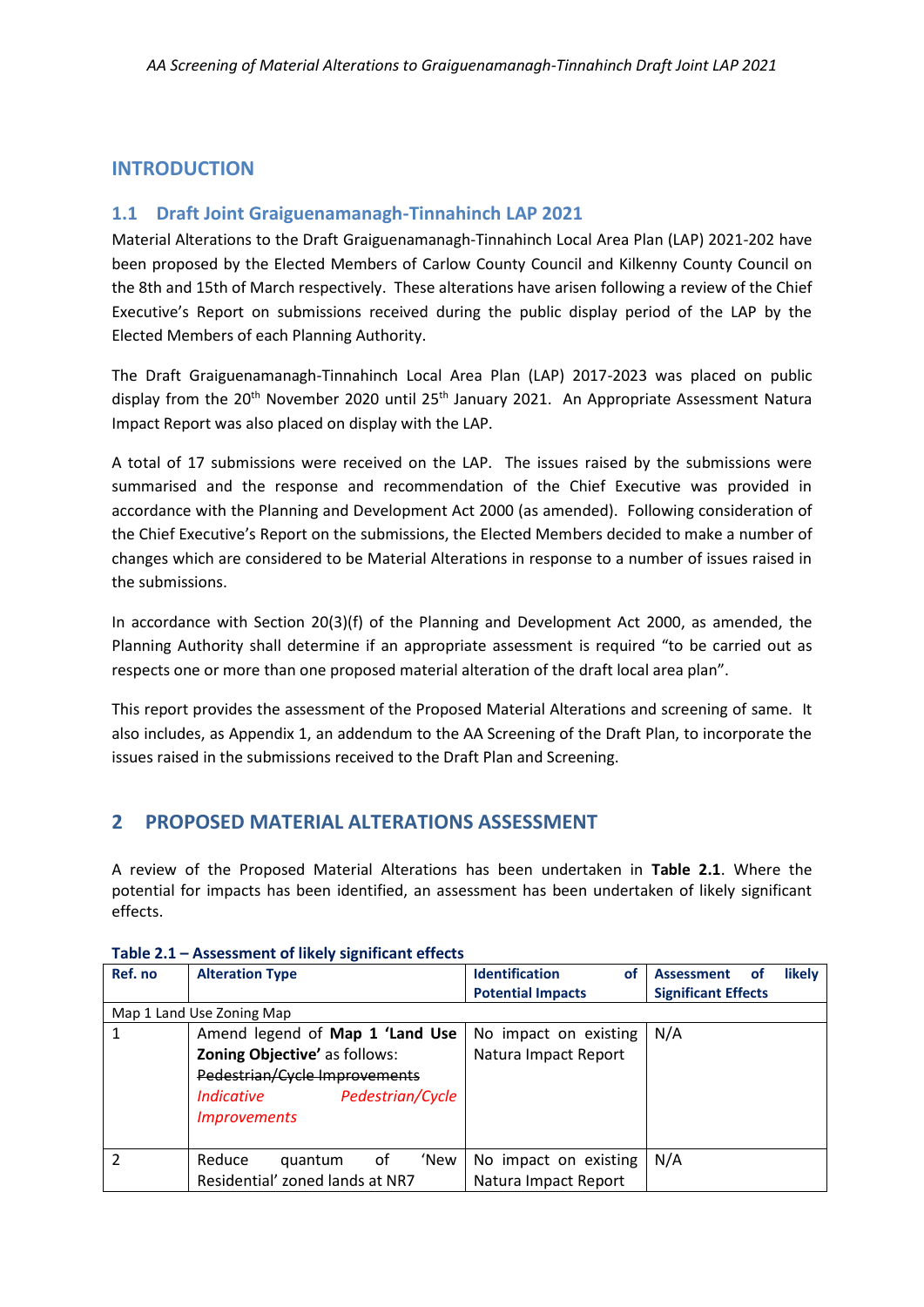| 3         | Reduce quantum of 'Low Density                                                                                                                                                                                                                                                                                                                                                                                                                                                                                                                                                                                                                                                                                                                            | No impact on existing                                                                                                                                                              | N/A                                                                                                                                                                                                                                                                                      |
|-----------|-----------------------------------------------------------------------------------------------------------------------------------------------------------------------------------------------------------------------------------------------------------------------------------------------------------------------------------------------------------------------------------------------------------------------------------------------------------------------------------------------------------------------------------------------------------------------------------------------------------------------------------------------------------------------------------------------------------------------------------------------------------|------------------------------------------------------------------------------------------------------------------------------------------------------------------------------------|------------------------------------------------------------------------------------------------------------------------------------------------------------------------------------------------------------------------------------------------------------------------------------------|
| 4         | Residential' zoned lands at LD2<br>Amend landuse designation at NR5<br>o <sub>f</sub><br>settlement<br>west<br>in<br>to<br>from<br>Graiguenamanagh<br><b>New</b>                                                                                                                                                                                                                                                                                                                                                                                                                                                                                                                                                                                          | Natura Impact Report<br>No impact on existing<br>Natura Impact Report                                                                                                              | N/A                                                                                                                                                                                                                                                                                      |
|           | Residential to Agriculture use                                                                                                                                                                                                                                                                                                                                                                                                                                                                                                                                                                                                                                                                                                                            |                                                                                                                                                                                    |                                                                                                                                                                                                                                                                                          |
| 5         | Include site specific objective TO2.7<br>on lands adjacent to Brandondale<br>House<br>'To facilitate the expansion of<br>additional<br>overnight<br>tourism<br>accommodation in association with<br>the expansion of facilities<br>at<br>Brandondale house on the lands to<br>the South West of Brandondale<br>subject to development<br>house<br>management criteria.'                                                                                                                                                                                                                                                                                                                                                                                   | Intensification<br>of<br>existing<br>of<br>use<br><b>Brandondale</b><br>House.<br>Indirect<br>damage<br>$\prime$<br>degradation of habitat<br>disturbance<br>and<br>to<br>species. | Construction/develop<br>ment of proposed new<br>developments will not<br>have a significant effect<br>the<br>qualifying<br>on<br>of<br>the<br>interests<br>sites<br>European<br>as<br>identified<br>the<br>as<br>nearest European site<br>is located approx. 65m<br>away from this site. |
| 6         | site<br>specific<br>objective<br>Include<br>COM1.4 on New Residential lands<br>NR8<br>COM1.4: A Social Infrastructure<br>Assessment (SIA) shall be prepared<br>for the development of this site to<br>ensure that new community facilities<br>where deficit exists are provided on a<br>phased basis in this new residential<br>community in tandem with the<br>provision of housing. The SIA shall<br>include quantitative and spatial<br>the<br>assessment<br><b>of</b><br>existing<br>provision,<br>infrastructure<br>and<br>recommendations for future services<br>based on demographic and area-<br>based analysis in relation to services<br>such as; education, childcare; other<br>community services; open space;<br>sports and other amenities. | No impact on existing<br>Natura Impact Report                                                                                                                                      | N/A                                                                                                                                                                                                                                                                                      |
|           | <b>Changes to text of Draft Plan</b>                                                                                                                                                                                                                                                                                                                                                                                                                                                                                                                                                                                                                                                                                                                      |                                                                                                                                                                                    |                                                                                                                                                                                                                                                                                          |
| Chapter 1 | Amend text in Section 1.6 as follows:<br>National Biodiversity Plan 2011-2016<br>Ireland's National Biodiversity Plan<br>2017-2021                                                                                                                                                                                                                                                                                                                                                                                                                                                                                                                                                                                                                        | No impact on existing<br>Natura Impact Report                                                                                                                                      | N/A                                                                                                                                                                                                                                                                                      |
| Chapter 2 | Amend text in Section 2.2.1 as<br>follows:<br>The area itself has remains of<br>settlements dating from thousands<br>of tears earlier.'<br>'The town has a rich heritage and<br>have<br>unidentified<br>yet<br>may<br>sites/features<br>archaeological<br><b>of</b>                                                                                                                                                                                                                                                                                                                                                                                                                                                                                       | No impact on existing<br>Natura Impact Report                                                                                                                                      | N/A                                                                                                                                                                                                                                                                                      |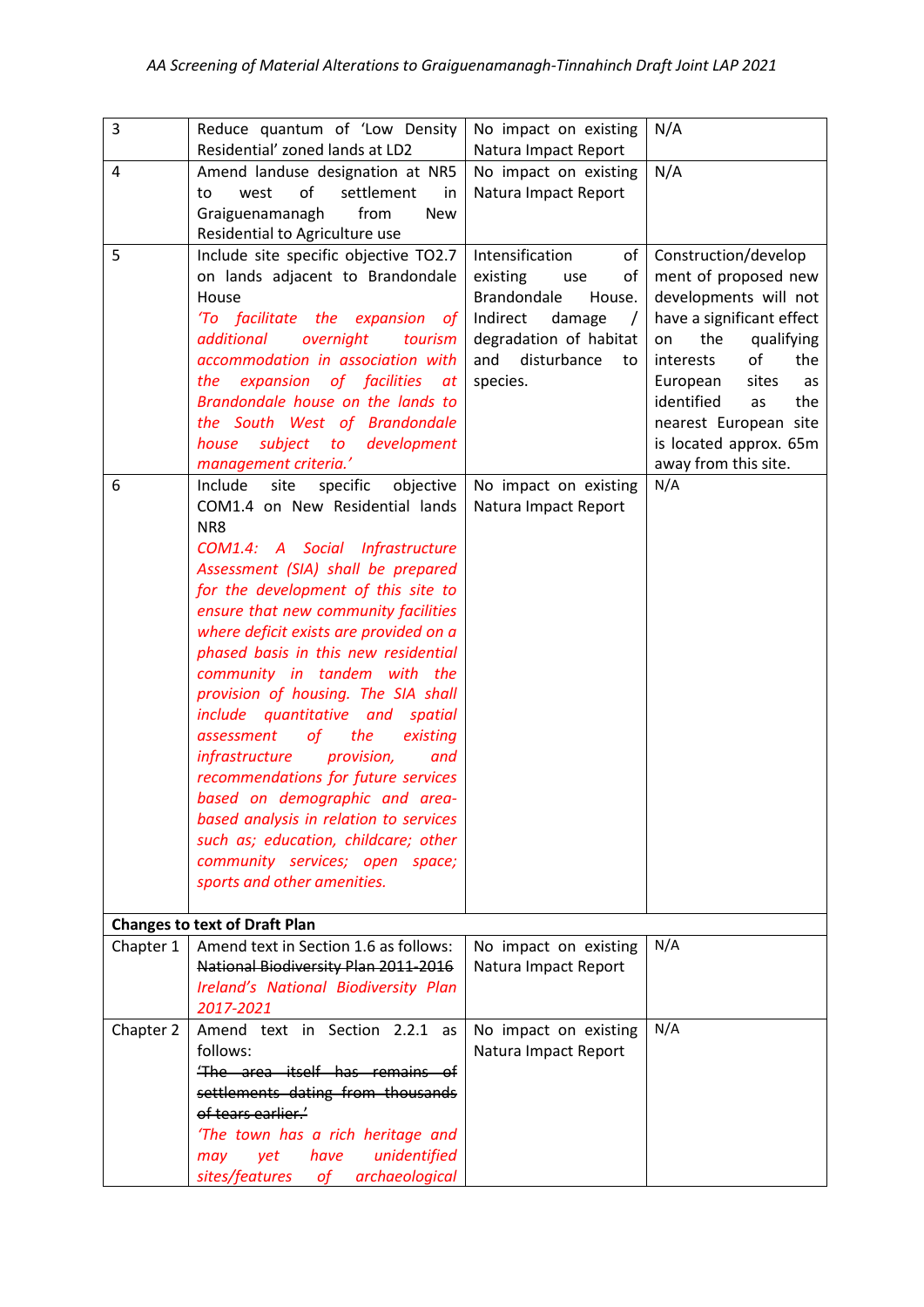|           | associated<br>activity<br>with<br>the<br>settlement of the Graiguenamanagh-<br>Tinnahinch area.'                                                                                                                                                                                                                                                                                                                                                                                                                                                                                                                                                                                               |                                                                                                                                                                                                          |     |
|-----------|------------------------------------------------------------------------------------------------------------------------------------------------------------------------------------------------------------------------------------------------------------------------------------------------------------------------------------------------------------------------------------------------------------------------------------------------------------------------------------------------------------------------------------------------------------------------------------------------------------------------------------------------------------------------------------------------|----------------------------------------------------------------------------------------------------------------------------------------------------------------------------------------------------------|-----|
| Chapter 3 | Amend Strategic Objective SO4 as<br>follows:<br>To<br>support the<br>creation<br>and<br>enhancement of a<br>network<br>of.<br>pedestrian walkways, footbridges<br>and open spaces connecting the<br>River Barrow and other recreational<br>and tourist attractions within the<br>settlement<br>while<br>the<br>ensuring<br>protection and preservation of the<br>natural and built heritage of the area                                                                                                                                                                                                                                                                                        | No impact on existing<br>Natura Impact Report                                                                                                                                                            | N/A |
| Chapter 4 | The changes in this chapter reflect<br>compliance with recently adopted<br>Section 28 Guidelines on projected<br>population growth.                                                                                                                                                                                                                                                                                                                                                                                                                                                                                                                                                            | This text change results<br>from new guidelines<br>which will reduce the<br>population growth. The<br>further<br>is<br>impact<br>reduced and no impact<br>on the existing Natura<br><b>Impact Report</b> | N/A |
| Chapter 5 | Amend Objective TO2.1 and TO2.2 to<br>ensure compliance with European<br>Habitats Directive.<br>Amend Objective TCO1.1 to provide<br>for additional level of architectural<br>assessment of any development<br>proposals on identified regeneration<br>projects<br>Amend text in Section 5.4.1 to<br>include reference to Figure 5.1<br>Identified Sites for Regeneration<br>Amend text in Section 5.6 to include<br>reference<br>retail core<br>to<br>area<br>illustrated on Map 1 Landuse Zoning<br>Map.<br>Amend Objective TO2.6 in Section<br>5.9.4 to allow greater uses on mixed<br>use zoned lands in Tinnahinch.<br>Amend text in Section 5.4.1 to<br>encourage conversion of<br>stone | No impact on existing<br>Natura Impact Report                                                                                                                                                            | N/A |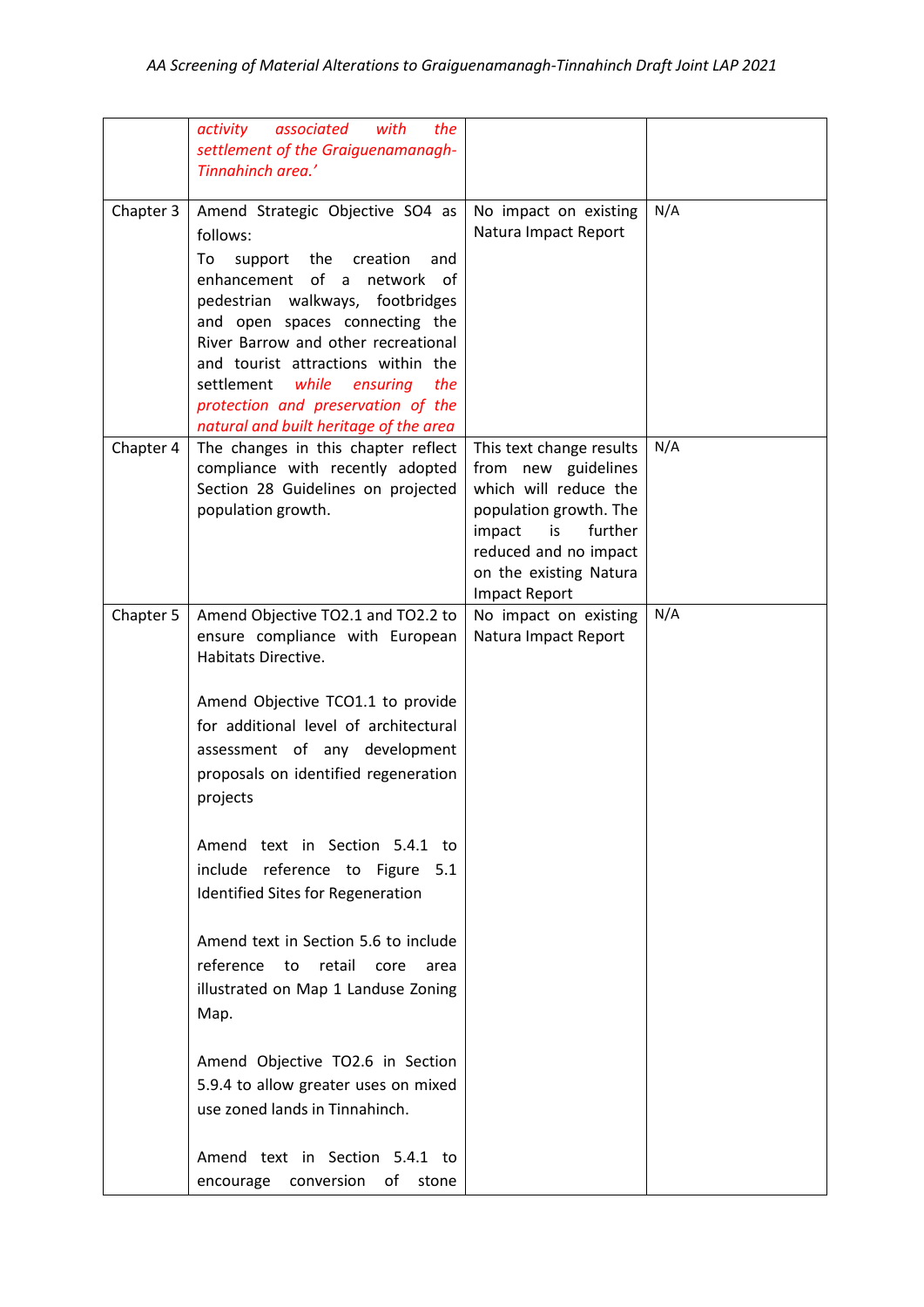|                   | of<br>buildings<br>back<br>lanes<br>n<br>Graiguenamanagh                                                                                                                       |                                                                                                                                                                                                               |     |
|-------------------|--------------------------------------------------------------------------------------------------------------------------------------------------------------------------------|---------------------------------------------------------------------------------------------------------------------------------------------------------------------------------------------------------------|-----|
| Chapter 7         | Amend text of Objective GIO 1.2 to<br>include 'tree planting'<br>Amend text in Section 7.2.1 to<br>include 'Highview Athletic FC' in list<br>of facilities                     | No impact on existing<br>Natura Impact Report                                                                                                                                                                 | N/A |
| Chapter 8         | Amend<br>Objective<br>ARCO1.1<br>to<br>provide clarification                                                                                                                   | No impact on existing<br>Natura Impact Report                                                                                                                                                                 | N/A |
| Chapter 8<br>& 10 | Amalgamate Section 10.6 Natural<br>Heritage and Section 8.4 Natural<br><b>Heritage and Biodiversity</b>                                                                        | No impact on existing<br>Natura Impact Report                                                                                                                                                                 | N/A |
| Chapter<br>10     | Insert new objective in Section 10.2<br>to address cumulative impacts of a<br>water<br>supply<br>the<br>private<br>on<br>hydrological regime of the River<br><b>Barrow SAC</b> | This objective requires<br>additional assessment<br>of the impacts on the<br>SAC of any additional<br>supply,<br>water<br>and<br>therefore<br>will<br>not<br>impact<br>on<br>existing<br>Natura Impact Report | N/A |
|                   | Amend text in Section 10.3 on status<br>of River Barrow                                                                                                                        | No impact on existing<br>Natura Impact Report                                                                                                                                                                 | N/A |
|                   | Amend Objective INFO3.4 as follows:<br>require the preparation of<br>To<br>Drainage Impact Assessments for all<br>development proposals                                        | This change provides<br>further detail on the<br>issues to be considered<br>in any Drainage Impact<br>Assessment<br>and<br>therefore<br>will<br>not<br>impact<br>existing<br>on<br>Natura Impact Report       | N/A |
|                   | Insert new objective in Section 10.6<br>To work with Inland Fisheries Ireland<br>and the OPW to remove barriers to<br>fish movement in the Duiske River                        | This change provides<br>further guidance<br>in<br>relation<br>to<br>any<br>instream development<br>works and therefore<br>will not impact on<br>existing Natura Impact<br>Report                              |     |
|                   | Insert new objective in Section 10.6<br>to consider guidance by Inland<br>Fisheries Ireland on planning for                                                                    | This change provides<br>further guidance to be<br>considered in relation                                                                                                                                      | N/A |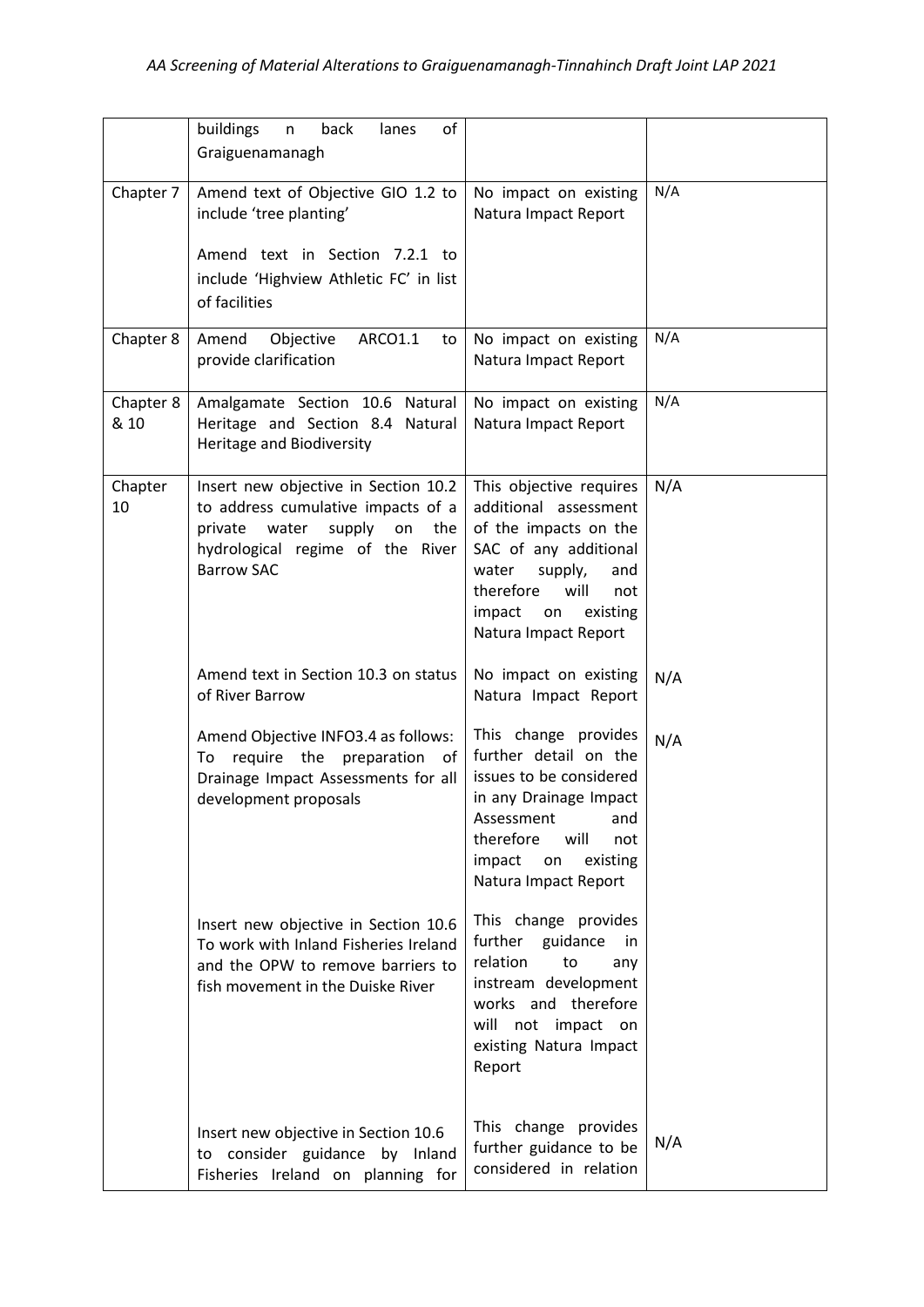|               | urban<br>the<br>in<br>watercourses<br>environment, particularly in relation<br>to riparian buffer zones.'<br>Insert new objective in Section 10.5<br>future<br>ensure<br>to<br>development/proposals comply with<br>Climate<br>Action<br>policies<br>and<br>objectives                                                                                                                                                                                                                                                                                                                                                                                                                                          | watercourses<br>to<br>and<br>therefore<br>will<br>not<br>impact<br>on<br>existing<br>Natura Impact Report<br>No impact on existing<br>Natura Impact Report |     |
|---------------|-----------------------------------------------------------------------------------------------------------------------------------------------------------------------------------------------------------------------------------------------------------------------------------------------------------------------------------------------------------------------------------------------------------------------------------------------------------------------------------------------------------------------------------------------------------------------------------------------------------------------------------------------------------------------------------------------------------------|------------------------------------------------------------------------------------------------------------------------------------------------------------|-----|
| Chapter<br>11 | Amend text in Section 11.3.1 to<br>ensure any proposed development<br>protects the amenities of adjoining<br>properties<br>Amend Objective MPO1.2 to ensure<br>co-operation with all stakeholders                                                                                                                                                                                                                                                                                                                                                                                                                                                                                                               | No impact on existing<br>Natura Impact Report                                                                                                              | N/A |
| Appendix      | <b>Changes to Appendices</b><br>Include<br>following<br>note                                                                                                                                                                                                                                                                                                                                                                                                                                                                                                                                                                                                                                                    |                                                                                                                                                            | N/A |
| A             | in<br>Community/Education, Agriculture,<br>New Residential and Open Space in<br>Appendix A: Land Use Zoning<br><b>Objectives:</b><br>Flood Risk: All proposed development<br>within this zone which falls within<br>flood zone A or B shall be subject to a<br>site-specific flood risk assessment. No<br>highly vulnerable uses (as set out in<br>Flood<br>the<br>Risk<br><b>Management</b><br>Guidelines) other than extensions to<br>existing structures and uses, will be<br>permitted within Flood Zone A or<br>B. Less vulnerable uses will also not<br>be allowed within Flood Zone A other<br>than extensions to existing structures<br>and uses as set out in the Flood Risk<br>Management guidelines. | No impact on existing<br>Natura Impact Report                                                                                                              |     |
| Appendix<br>B | Include following note in Appendix<br><b>B: Record of Protected Structures:</b><br>www.archaeology.ie<br>the<br>and<br>historic<br>wreck<br>records<br>at<br>https://www.archaeology.ie<br>/underwater-archaeology/wreck-<br>viewer                                                                                                                                                                                                                                                                                                                                                                                                                                                                             | No impact on existing<br>Natura Impact Report                                                                                                              | N/A |
| Appendix<br>Ε | Inclusion of additional<br>Appendix<br>'Appendix E Infrastructure<br>titled<br>Assessment'                                                                                                                                                                                                                                                                                                                                                                                                                                                                                                                                                                                                                      | No impact on existing<br>Natura Impact Report                                                                                                              | N/A |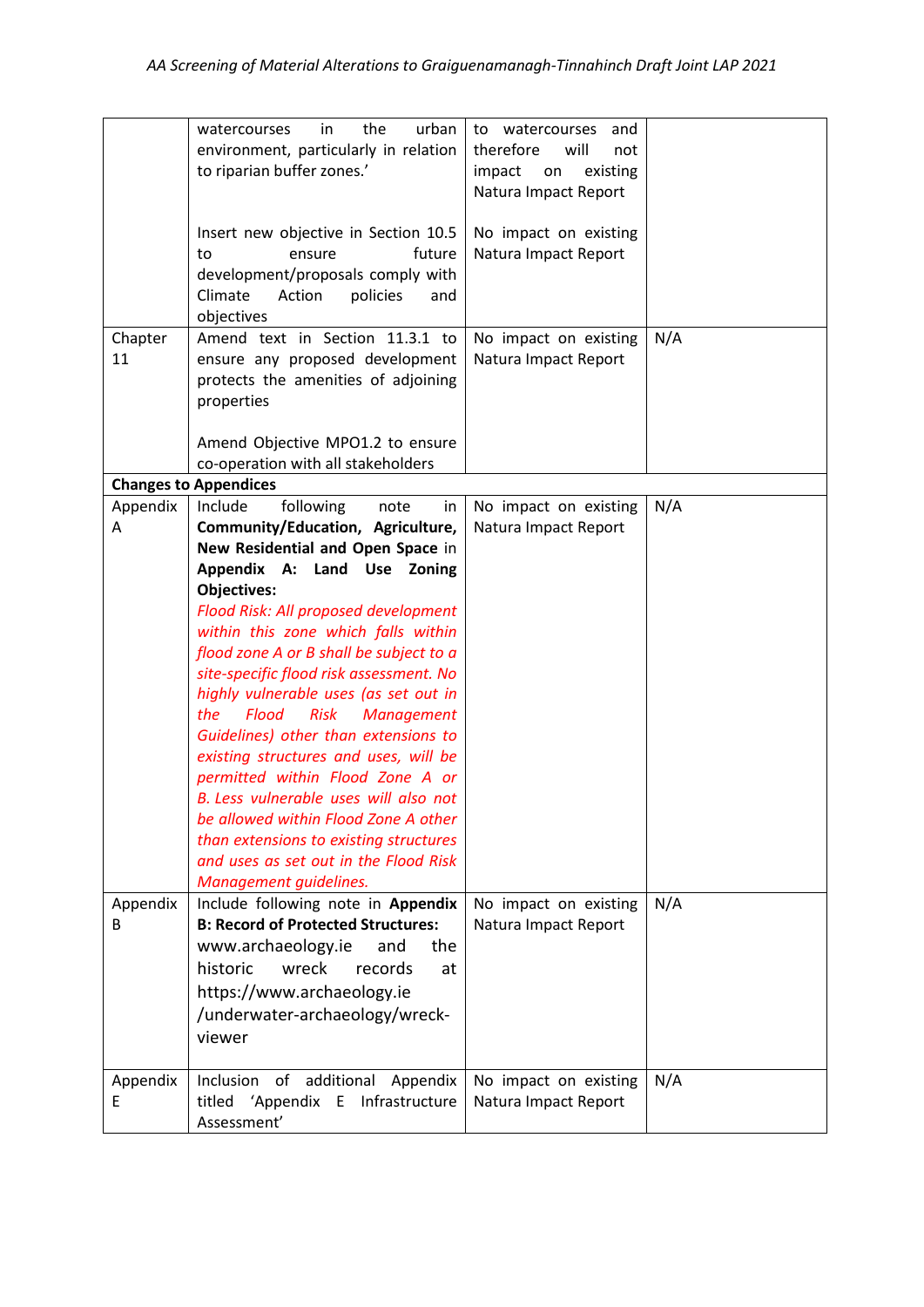# **3 In-combination effects with other plans and programmes**

Cumulative impact assessment aims to identify at an early stage any possible significant incombination or cumulative effects/impacts of the Draft LAP with other such plans or projects on the integrity of European Sites. Plans and projects with the potential to lead to cumulative impacts in combination with the Draft LAP were presented in the Screening for AA published with the Draft LAP, and an assessment in relation to each presented. It is expected that the Proposed Material Alterations as set out above, will not lead to in-combination impacts with other plans and programmes.

# **4 Screening and Conclusions**

The likely impacts that will arise from the Draft LAP alone and in combination with other plans and programmes have been examined in the context of a number of factors that could potentially have a significant effect on European Sites. Each of the Proposed Material Alterations to the Draft LAP has now been assessed. It is determined that no European site within 15km of the LAP area will be adversely affected. It is also considered unlikely that hydrologically connected European sites, outside the 15km range, will be adversely affected.

Therefore, the previous finding of no significant effects remains.

On the basis of the findings of this Screening for Appropriate Assessment of the Proposed Material Alterations, it is concluded that the proposed Draft LAP will not have a significant effect on European Sites and a Stage 2 Appropriate Assessment is not required.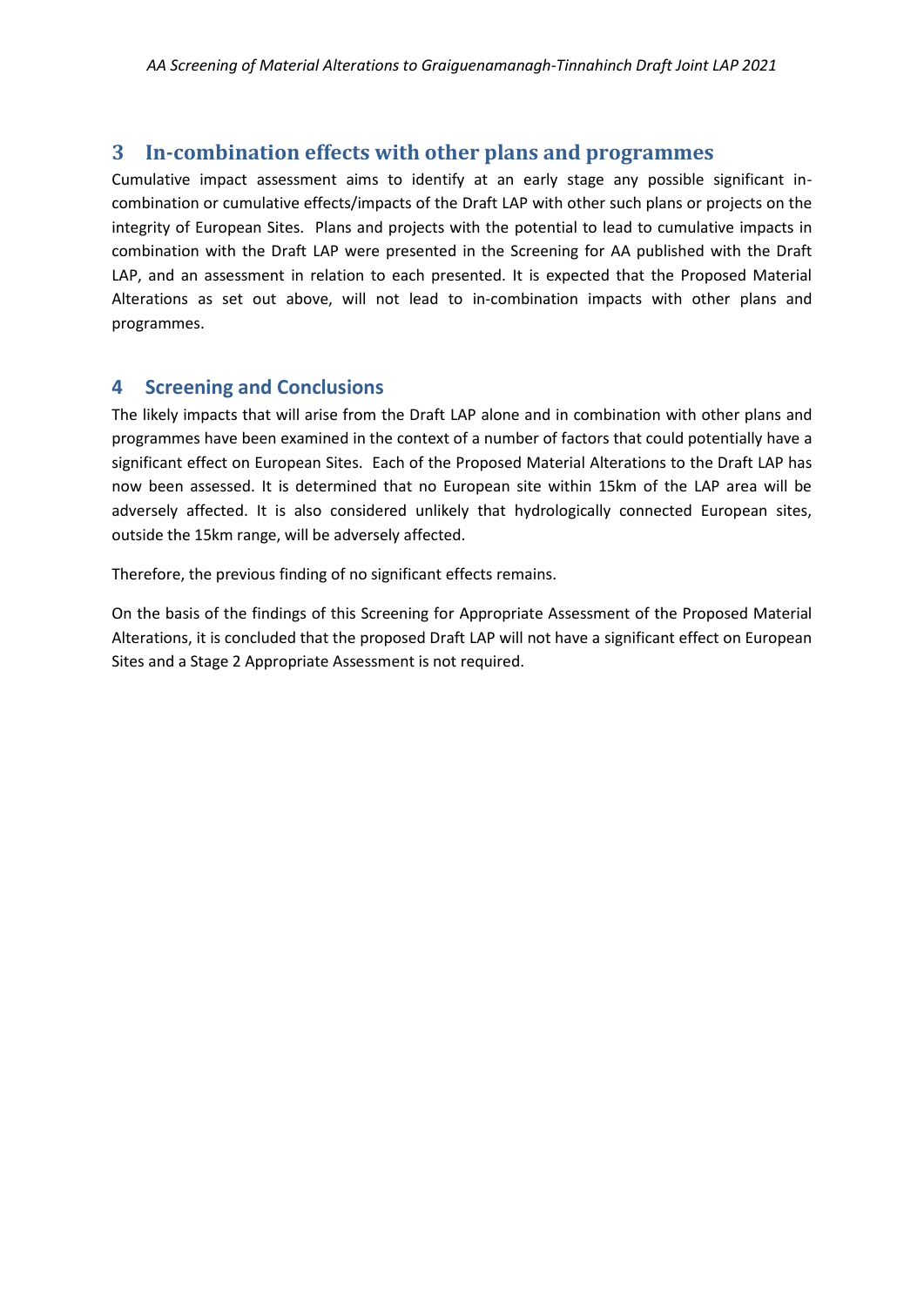# **Appendix 1: Addendum to AA Screening of Draft**

**Amend text in Section 4.3.1.2 Fragmentation and Section 5.2 Measures to Protect Habitats and Species as follows:** 

*Objective NHO1.5: To work with Inland Fisheries Ireland and the OPW to, subject to appropriately considering implications for flood risk and complying with the Habitats Directive, remove barriers to fish movement as part of any instream development works in the Duiske River*

*Objective NHO 1.6: It is an objective to consider guidance by Inland Fisheries Ireland on planning for watercourses in the urban environment, particularly in relation to riparian buffer zones*

#### **Amend text in Section 4.3.1.3 Disturbance to Key Species**

Alterations to river flow will be maintained throughout the lifetime of this Plan through the following measures: Objective NHO 1.1

Objective NHO 1.2 Objective NHO 1.3 Objective NHO 1.4 *Objective NHO 1.5 Objective NHO 1.6* Objective GIO 1.1

#### **Amend text in Section 5.3 Measures to Protect Water Quality**

#### **Objectives in relation to Water Supply and Wastewater**

*INFO1.3: Where a private water supply is proposed for development the Council will require the cumulative impacts of a private water supply on the hydrological regime of the River Barrow SAC to be addressed as part of any project assessment.*

#### **Objectives in relation to Flood Risk and Protection**

INFO3.4: To require the preparation of Drainage Impact Assessments, in line with the SFRA for this Draft Joint LAP, for all development proposals within the plan area *and to consider sustainable drainage and natural water retention measures. 'To identify any measures, such as natural water retention measures, that can have benefits for Water Framework Directive, flood risk management and biodiversity objectives.'*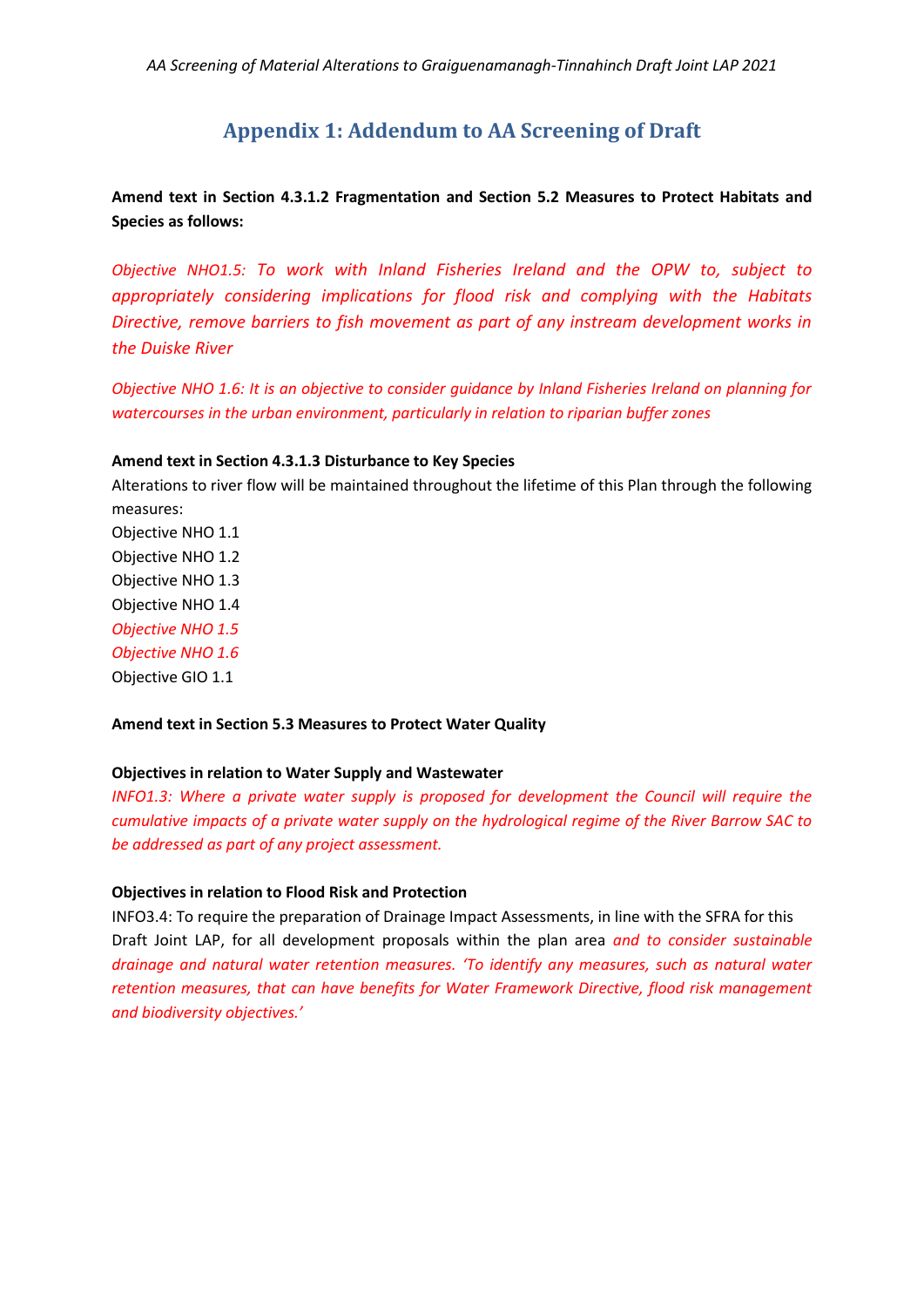#### **Amend table 5.1 Mitigation Measures for LAP Objectives as follows:**

**\*Please note the mitigation measures as presented in the Natura Impact Report accompanied by the Draft Plan remain unchanged.**

| <b>Table 5.1 Mitigation Measures for LAP Objectives</b>                                                                                                                                                                                                                                                                                                                                                                                                                                                                                                                                                                                                                                                                                                                                                                                                                                                                                       |                                                                                                                                                                                                                                                                                                                                                                                                                                                                                                                                                                                                                                                                                                                                                                                                                                                                                                                   |                                                                                                                                                                                                                                                                                          |  |
|-----------------------------------------------------------------------------------------------------------------------------------------------------------------------------------------------------------------------------------------------------------------------------------------------------------------------------------------------------------------------------------------------------------------------------------------------------------------------------------------------------------------------------------------------------------------------------------------------------------------------------------------------------------------------------------------------------------------------------------------------------------------------------------------------------------------------------------------------------------------------------------------------------------------------------------------------|-------------------------------------------------------------------------------------------------------------------------------------------------------------------------------------------------------------------------------------------------------------------------------------------------------------------------------------------------------------------------------------------------------------------------------------------------------------------------------------------------------------------------------------------------------------------------------------------------------------------------------------------------------------------------------------------------------------------------------------------------------------------------------------------------------------------------------------------------------------------------------------------------------------------|------------------------------------------------------------------------------------------------------------------------------------------------------------------------------------------------------------------------------------------------------------------------------------------|--|
| <b>Objectives</b>                                                                                                                                                                                                                                                                                                                                                                                                                                                                                                                                                                                                                                                                                                                                                                                                                                                                                                                             | <b>Mitigation Measures</b>                                                                                                                                                                                                                                                                                                                                                                                                                                                                                                                                                                                                                                                                                                                                                                                                                                                                                        | <b>Effect of the Mitigation Measures</b>                                                                                                                                                                                                                                                 |  |
| VSO1.1: To identify vacant sites in the settlement<br>for regeneration and housing and establish and<br>maintain a register of vacant sites (entitled the<br>vacant sites register) in the plan area for the<br>purpose of the Vacant Site Levy (Urban<br>Regeneration and Housing Act 2015).                                                                                                                                                                                                                                                                                                                                                                                                                                                                                                                                                                                                                                                 | Identified vacant sites will be developed or<br>$\bullet$<br>redeveloped in a manner that is sensitive to the<br>natural and built heritage of Graiguenamanagh-<br>Tinnahinch LAP area<br>Wastewater, drainage and drinking water<br>infrastructure must be in<br>place prior to                                                                                                                                                                                                                                                                                                                                                                                                                                                                                                                                                                                                                                  | If the zoning classification of the LAP<br>and mitigation measures proposed are<br>implemented fully it is considered that<br>adverse effects on the integrity of the<br>SAC and SPA can be avoided. No<br>additional mitigation measures required<br>by virtue of Material Alterations. |  |
| TCO1.1: To support the delivery of projects for<br>town centre regeneration which comply with the<br>provisions of the relevant CDP and this Joint LAP<br>submitted as funding applications to the Rural<br>Regeneration and Development Fund.<br>The preparation of an architectural<br>a)<br>design/brief is required for the following sites to<br>ensure the character of the area is maintained<br>and that any potential flood defence proposals are<br>appropriate to its location<br>The Quays Graiguenamanagh and<br><b>Tinnahinch</b><br>The stone buildings/sheds located<br>on the back lanes of Graiguenamanagh<br>facilitate<br><b>COM1.2:</b><br>To<br>and<br>support<br>the<br>refurbishment of the existing Parish Hall in<br>Graiguenamanagh during the Plan period.<br><b>COM1.3:</b> To support and<br>facilitate<br>the<br>refurbishment and expansion of the existing<br>library facility in Graiguenamanagh during the | development.<br>Contractors appointed to undertake<br>$\bullet$<br>anv<br>construction works within the town centre, areas<br>in close proximity to the Duiske River and River<br>Barrow or where there is an ecological<br>connection to the river will be informed of the<br>sensitivities of the Duiske River and River Barrow<br>and will be expected to provide site specific<br>method statements detailing measures taken to<br>protect the environment during all phases of<br>works.<br>Measures to protect the environment will be<br>$\bullet$<br>adopted during construction (and operation as<br>appropriate) to avoid adverse effects to the<br>integrity of Natura 2000 sites. Examples of such<br>measures are set out in guidance such as, but not<br>limited to:<br>Guidelines on Protection of Fisheries<br>$\circ$<br>During Construction Works In and<br>Adjacent to Waters (IFI, 2016)' and |                                                                                                                                                                                                                                                                                          |  |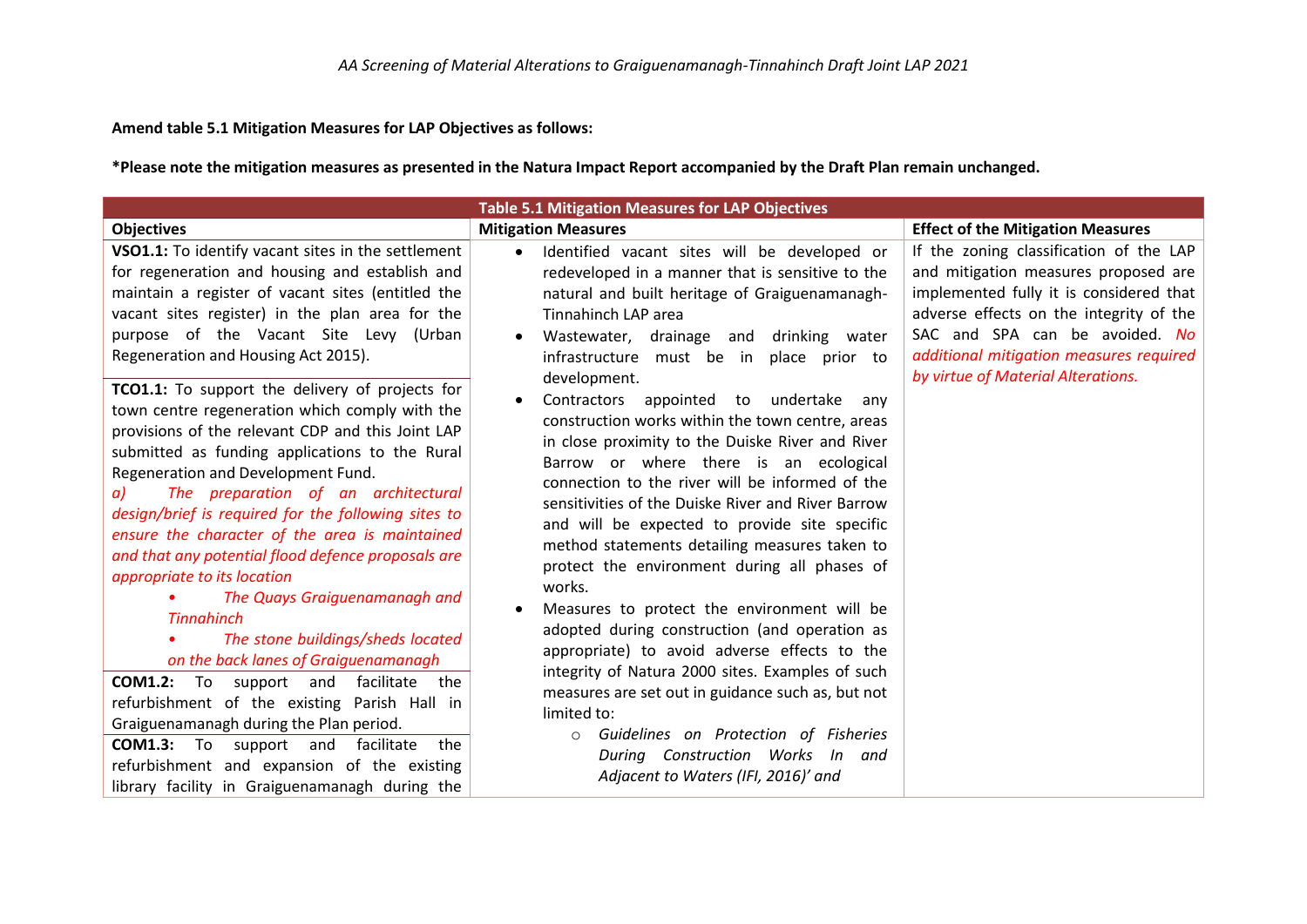|  | Plan period. |
|--|--------------|
|--|--------------|

#### Graiguenamanagh.

**CPO1.4:** To provide for the development of parking facilities for car and coach at the Turf Market area, adjacent to the town centre of Graiguenamanagh

**SO1:** To provide for the proportionate growth of Graiguenamanagh to achieve a target of 1.5% of the County Kilkenny's population over the lifetime of the Plan and Tinnahinch to maintain at a minimum 0.80% of County Carlow's population allocation in accordance with the respective County Development Plan Settlement Strategies and any reviews thereto.

**CSO1.1:** To support and facilitate development on zoned lands at appropriate locations and deliver at least 30% of all new homes within the existing built-up footprints in Graiguenamanagh and Tinnahinch to

**RDO1.1:** To ensure that sufficient zoned land is available at appropriate locations in Graiguenamanagh-Tinnahinch to satisfy the housing needs of the settlement over the period of the plan.

**CSO1.2:** To provide for serviced sites with appropriate infrastructure in accordance with Objective 18(b) of the National Planning Framework (ca.3.52ha of land has been identified in the settlement to facilitate such a proposal).

**RDO1.4:** To facilitate the development of low density serviced sites on lands to the east of Graiguenamanagh Ring Road, as an alternative to rural housing and to stimulate future growth

#### o *Environmental Good Practice on Site Guide (CIRIA, 2015)*

- If it is proposed to abstract water from the Duiske River or River Barrow or where drawdown from groundwater abstraction may affect the hydrological regime of the river and the features of interest of the SAC a suitably qualified hydrogeologist will be appointed to assess the zone of influence of the abstraction.
- Lighting of buildings and features along the river channel will be avoided wherever possible. If lighting is required within the riparian zone or along the riverbank it should be designed in consultation with an appropriately qualified ecologist to avoid adverse effects on species such as otter.
- Regular maintenance of the towns drainage system to prevent build‐up of silt or other blockages that could hinder the correct functioning of such a system and cause uncontrolled release of polluted surface water to the Duiske River and River Barrow.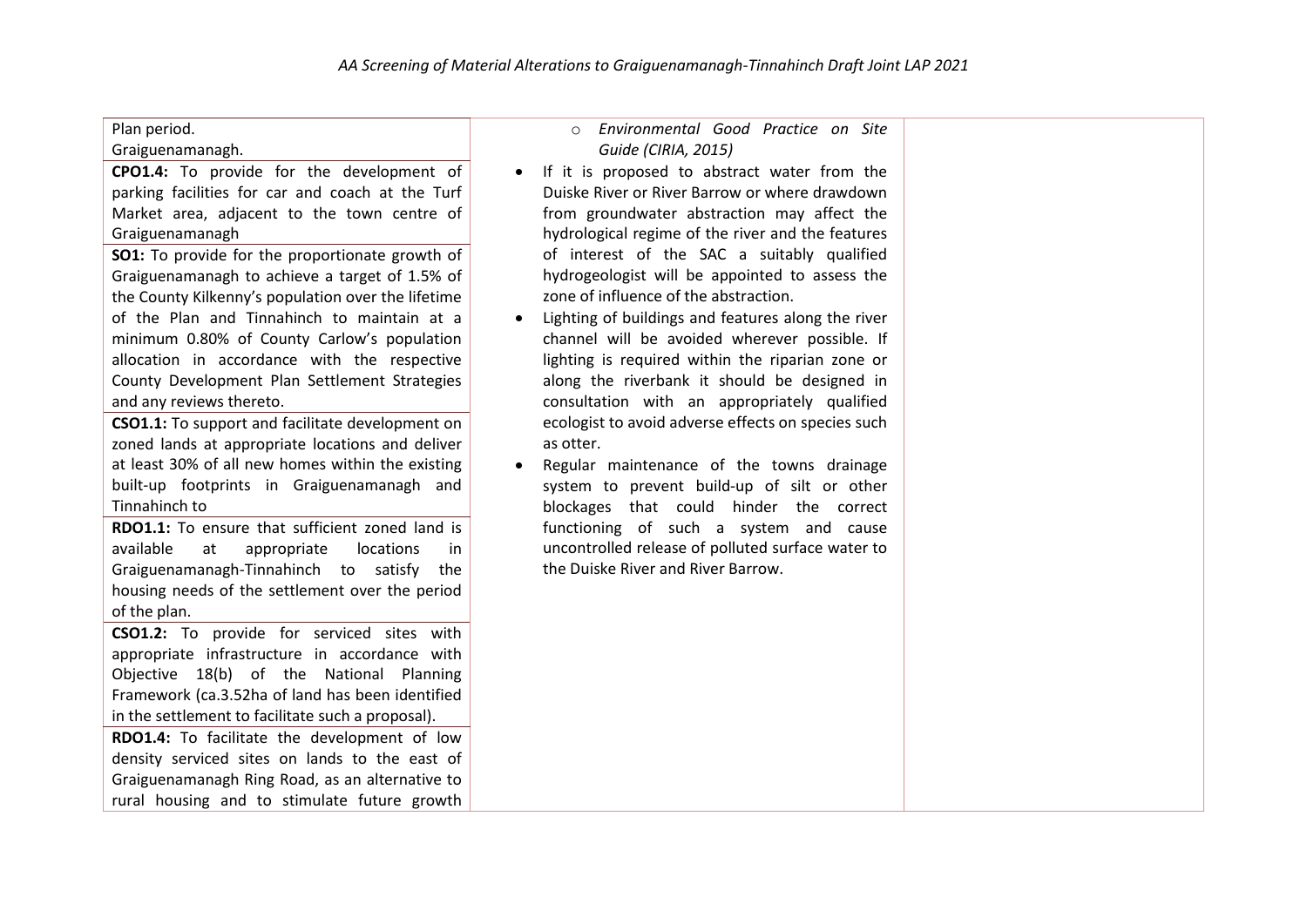| within the town.                                                                          |                                                      |                                                                               |
|-------------------------------------------------------------------------------------------|------------------------------------------------------|-------------------------------------------------------------------------------|
| VSO1.2: To promote the sustainable development                                            |                                                      |                                                                               |
| of vacant residential and regeneration sites in                                           |                                                      |                                                                               |
| Graiguenamanagh-Tinnahinch<br>through<br>the                                              |                                                      |                                                                               |
| application of the Derelict Sites Act 1990 and                                            |                                                      |                                                                               |
| Urban Regeneration and Housing Act 2015,                                                  |                                                      |                                                                               |
| Vacant Site Levy, on lands zoned 'Mixed Use' for                                          |                                                      |                                                                               |
| Regeneration and 'New Residential', 'Low Density                                          |                                                      |                                                                               |
| Residential' and 'Existing Residential' for housing                                       |                                                      |                                                                               |
| <b>EDO1.1:</b> To ensure that there is a sufficient supply                                |                                                      |                                                                               |
| of appropriately zoned lands at suitable locations                                        |                                                      |                                                                               |
| in the settlement to accommodate and promote a                                            |                                                      |                                                                               |
| wide range of enterprise and employment                                                   |                                                      |                                                                               |
| development types.                                                                        |                                                      |                                                                               |
| TCO1.2: To encourage and facilitate the re-use                                            |                                                      |                                                                               |
| and regeneration of vacant or underused                                                   |                                                      |                                                                               |
| buildings for appropriate town centre uses                                                |                                                      |                                                                               |
| through incentives such as Small Business Vacant                                          |                                                      |                                                                               |
| Premises Scheme.                                                                          |                                                      |                                                                               |
| REO1.1: To promote the town centre for retail                                             |                                                      |                                                                               |
| development and restrict further significant retail                                       |                                                      |                                                                               |
| development (convenience and comparison)                                                  |                                                      |                                                                               |
| outside of the lands zoned 'Mixed Use' within the                                         |                                                      |                                                                               |
| Plan.                                                                                     |                                                      |                                                                               |
| CSO1.4: To manage the provision of one-off                                                | One-off houses or other developments in areas        | If the zoning classification of the LAP                                       |
| housing on lands zoned as 'Agriculture'. Limited                                          | zoned as agriculture should have wastewater          | and mitigation measures proposed are                                          |
| one-off housing will be permitted in accordance                                           | treatment systems in place that comply with          | implemented fully it is considered that                                       |
| with the policy set out under Section 6.4 of                                              | required EPA standards to prevent any effects to     | adverse effects on the integrity of the                                       |
| Kilkenny County Development Plan 2014-2020                                                | surface or groundwater.                              | SAC and SPA can be avoided. No                                                |
| and Section 2.7 of Carlow County Development<br>Plan 2015-2021 or as maybe amended in any | Wastewater,<br>drainage<br>drinking<br>water<br>and  | additional mitigation measures required<br>by virtue of Material Alterations. |
| subsequent reviews.                                                                       | infrastructure<br>must be<br>in<br>prior to<br>place |                                                                               |
|                                                                                           | development                                          |                                                                               |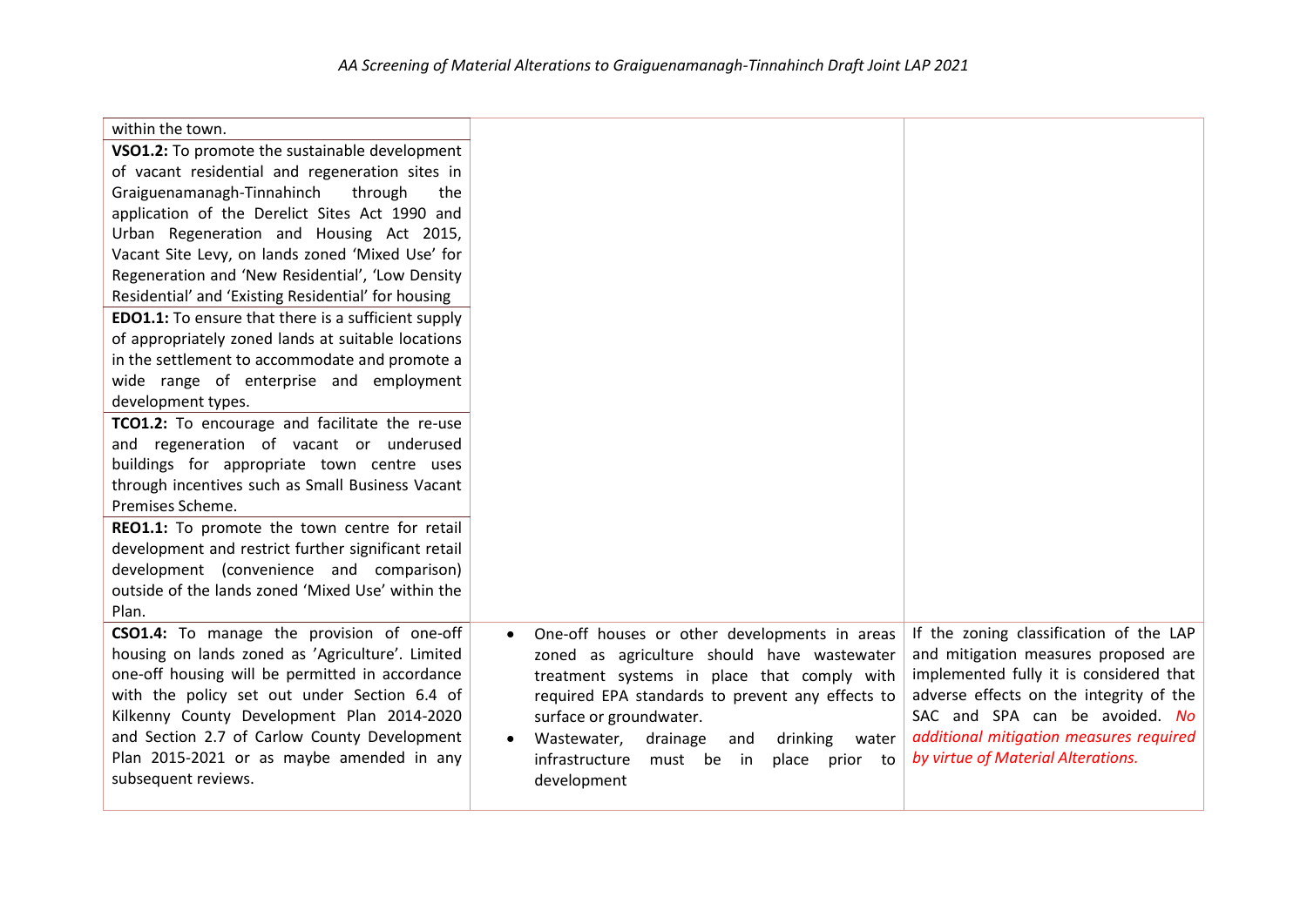|                                                                                                                                                                                                                                                                                                                                                                                                                                                                                       | Measures to protect the environment will be<br>$\bullet$<br>adopted during construction to avoid adverse<br>effects to the integrity of Natura 2000 sites.<br>Examples of such measures are set out in guidance<br>such as, but not limited to:<br>o Guidelines on Protection of Fisheries During<br>Construction Works In and Adjacent to<br>Waters (IFI, 2016)' and<br>Environmental Good Practice on Site Guide<br>(CIRIA, 2015)<br>If it is proposed to abstract water from the river or<br>٠<br>where drawdown from groundwater abstraction<br>may affect the hydrological regime of the river and<br>the features of interest of the SAC a suitably<br>qualified hydrogeologist will be appointed to assess<br>the zone of influence of the abstraction. |                                                                                                                                                                                                                                                                                          |
|---------------------------------------------------------------------------------------------------------------------------------------------------------------------------------------------------------------------------------------------------------------------------------------------------------------------------------------------------------------------------------------------------------------------------------------------------------------------------------------|----------------------------------------------------------------------------------------------------------------------------------------------------------------------------------------------------------------------------------------------------------------------------------------------------------------------------------------------------------------------------------------------------------------------------------------------------------------------------------------------------------------------------------------------------------------------------------------------------------------------------------------------------------------------------------------------------------------------------------------------------------------|------------------------------------------------------------------------------------------------------------------------------------------------------------------------------------------------------------------------------------------------------------------------------------------|
| TO2.2: To support the implementation of the<br>Graiguenamanagh-Tinnahinch Tourism and<br>Recreational Project Concept Study, and the<br>development of outdoor leisure activities and<br>a River Park and associated uses on lands that<br>are designated as open space, subject to the<br>protection of landscape character and natural<br>heritage and appropriate statutory processes<br>required by the European Habitats Directive<br>MTO1.8: To undertake a mobility management | The development of outdoor leisure activities on<br>$\bullet$<br>lands designated as open space must be carried out<br>with sensitivities of the SAC and SPA in mind<br>The design of the proposed bridge infrastructure<br>must be prepared with the sensitivities of the SAC<br>and SPA incorporated i.e. the bridge design must<br>consider the sensitivities of the receiving<br>environment in order to ensure that it will not<br>adversely affect the integrity of the SAC and / or<br>SPA                                                                                                                                                                                                                                                              | If the zoning classification of the LAP<br>and mitigation measures proposed are<br>implemented fully it is considered that<br>adverse effects on the integrity of the<br>SAC and SPA can be avoided. No<br>additional mitigation measures required<br>by virtue of Material Alterations. |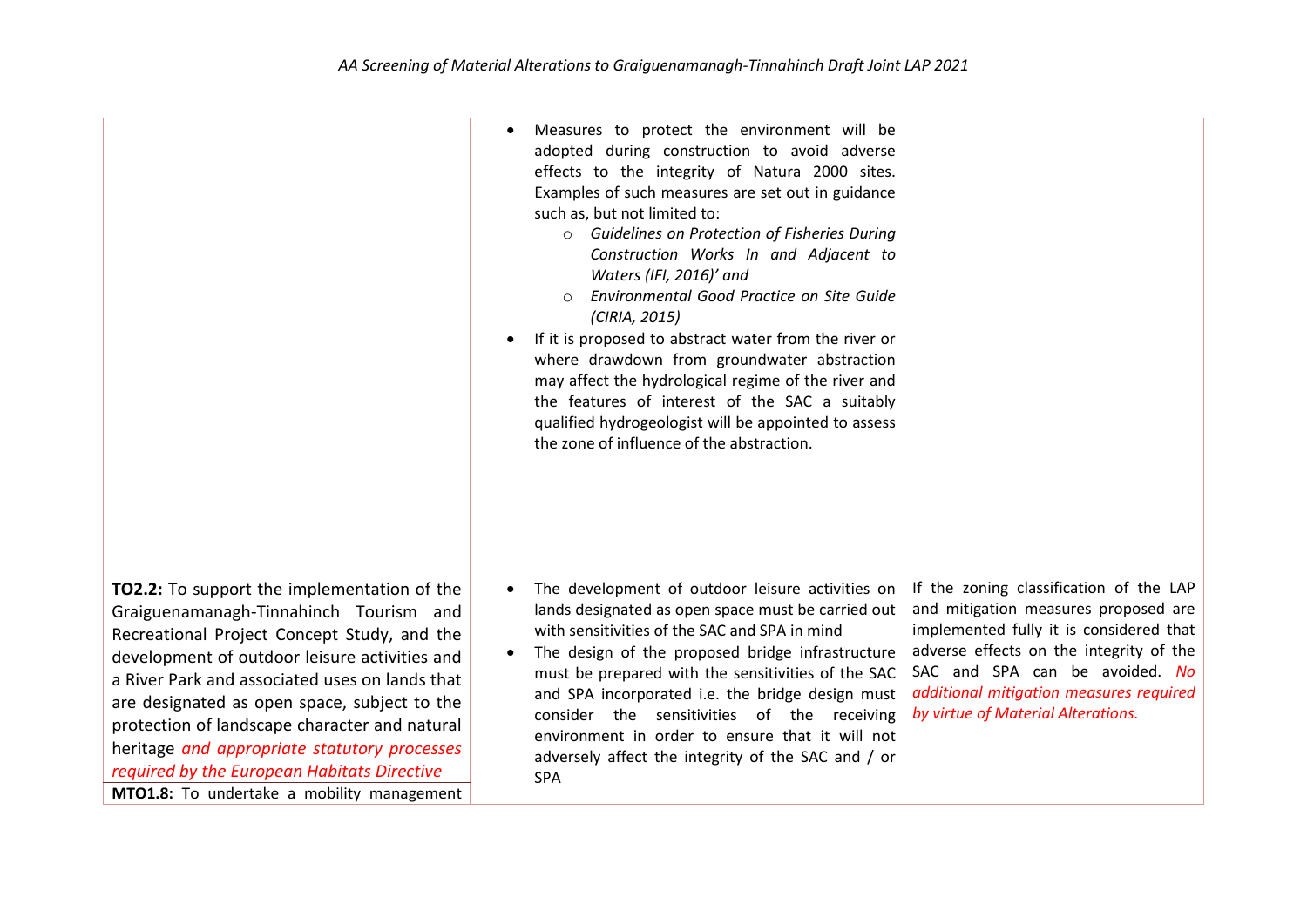plan that will consider the feasibility of all options for improving pedestrian and cyclist mobility between Graiguenamangh and Tinnahinch and to implement the recommendations of the plan.

**MPO1.1:** To prepare a masterplan for the lands within the ownership of 'The Hub' Activity Centre, Graiguenamanagh in co-operation with relevant stakeholders, and to actively secure the implementation of these plans and the achievement of specific objectives.

**MPO1.2:** To require the preparation of a masterplan for the lands identified 'Masterplan 2' along the River Barrow, Tinnahinch *in cooperation with all stakeholders* and to actively secure the implementation of these plans and the achievement of specific objectives.

**TO2.1:** To support the implementation of the Graiguenamanagh-Tinnahinch Tourism and Recreational Project Concept Study, and the development of tourism infrastructure (in particular at The Hub), overnight accommodation (in particular Brandondale House), attractions and facilities at appropriate locations subject to the appropriate protection of architectural heritage and natural amenities *and appropriate statutory processes required by the European Habitats Directive.*

**MTO1.9:** Dependent upon the success of other public realm projects the Draft LAP will provide for a high-quality shared surface area along 'The Quay' Graiguenamanagh and Tinnahinch to

- The design or layout of any access tracks or paths linking these areas or opening up new areas in close proximity to the Duiske River must fully consider any effects during construction as well as during operation (use).
- The proposed works will only be carried out in low flow conditions during the Summer months
- Consultation will be undertaken with IFI and NPWS to agree a method for sediment removal
- The contractor appointed to carry out the works will be informed of the sensitivities of the Duiske River and River Barrow and will be expected to provide site specific method statements detailing measures taken to protect the environment during all phases of works.
- Silt removal will be limited to just above the low flow water level.
- Appropriate mitigation to prevent disturbance of species and release of suspended solids will be developed and incorporated into the plan of works.
- Measures to protect the environment will be adopted during construction to avoid adverse effects to the integrity of Natura 2000 sites. Examples of such measures are set out in guidance such as, but not limited to:
	- o Guidelines on Protection of Fisheries During Construction Works In and Adjacent to Waters (IFI, 2016)' and
	- o Environmental Good Practice on Site Guide (CIRIA, 2015)
- Regular maintenance of the town drainage system must be carried out to prevent build-up of silt or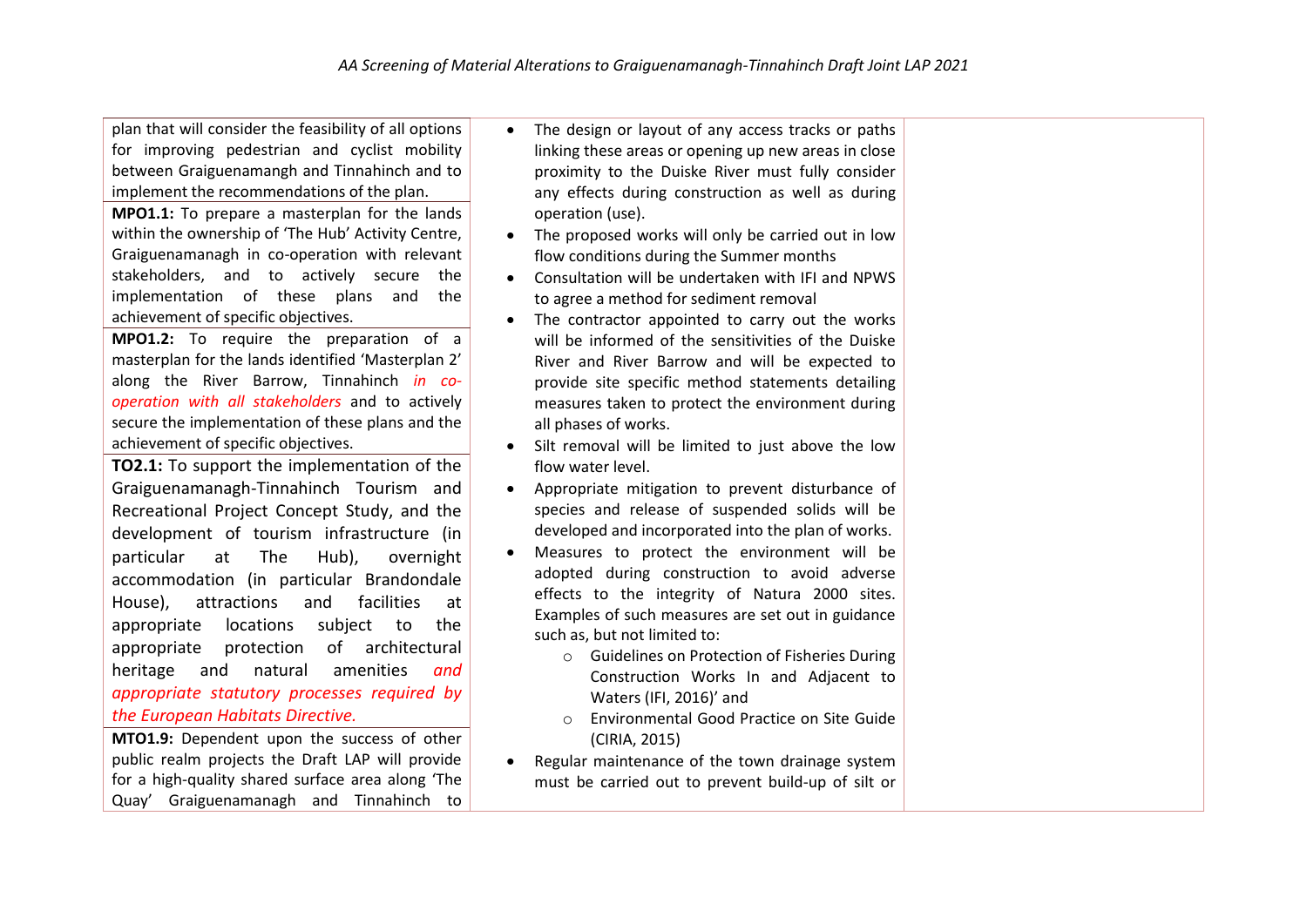| further facilitate recreational use of the River<br>Barrow.                                                                                                                                                                                                                                                                                                                                                | other blockages that could hinder the correct<br>functioning of such a system and cause<br>uncontrolled release of polluted surface water to<br>the Duiske River and River Barrow.<br>Any developments in or directly adjacent to the<br>River Barrow River / Nore SAC must undertake<br>dedicated surveys focused on the identification of<br>invasive species. If any invasive species is identified,<br>then a targeted invasive species management plan<br>must be designed and implemented.<br>All proposed development in or directly adjacent to<br>the SAC boundary that introduce a risk of increased<br>leisure fishing pressures, must develop detailed<br>control measures to ensure there are no significant<br>negative implication to the aquatic populations of<br>the River Nore with specific reference to the<br>qualifying interest species and conservation<br>objectives of the River Barrow / River Nore SAC. |                                                                                                                                                                                                                                                                                          |
|------------------------------------------------------------------------------------------------------------------------------------------------------------------------------------------------------------------------------------------------------------------------------------------------------------------------------------------------------------------------------------------------------------|--------------------------------------------------------------------------------------------------------------------------------------------------------------------------------------------------------------------------------------------------------------------------------------------------------------------------------------------------------------------------------------------------------------------------------------------------------------------------------------------------------------------------------------------------------------------------------------------------------------------------------------------------------------------------------------------------------------------------------------------------------------------------------------------------------------------------------------------------------------------------------------------------------------------------------------|------------------------------------------------------------------------------------------------------------------------------------------------------------------------------------------------------------------------------------------------------------------------------------------|
| <b>OSO2.1</b> : To support and facilitate the provision of<br>open spaces with ecological and recreational<br>corridors to aid the movement of biodiversity and<br>people, subject to appropriate environmental<br>assessment.<br><b>OSO2.2:</b> To promote a network of paths and cycle<br>tracks (Refer to Map 1) to enhance the use of the<br>strategic open spaces in the town, while ensuring<br>that | The design of linkages paths and cycleways must be<br>prepared with the sensitivities of the SAC and SPA in mind.<br>Any such proposal must consider the potential for<br>increased disturbance of species such as otter due to any<br>increase of human activities along the riverbank. Paths and<br>cycleways should be prepared with input from ecologists<br>and planners to ensure there is no risk of adverse effect on<br>the SAC and SPA.<br>Any developments in or directly adjacent to the River<br>Barrow River / Nore SAC must undertake dedicated surveys<br>focused on the identification of invasive species. If any<br>invasive species is identified, then a targeted invasive<br>species management plan must be designed and                                                                                                                                                                                      | If the zoning classification of the LAP<br>and mitigation measures proposed are<br>implemented fully it is considered that<br>adverse effects on the integrity of the<br>SAC and SPA can be avoided. No<br>additional mitigation measures required<br>by virtue of Material Alterations. |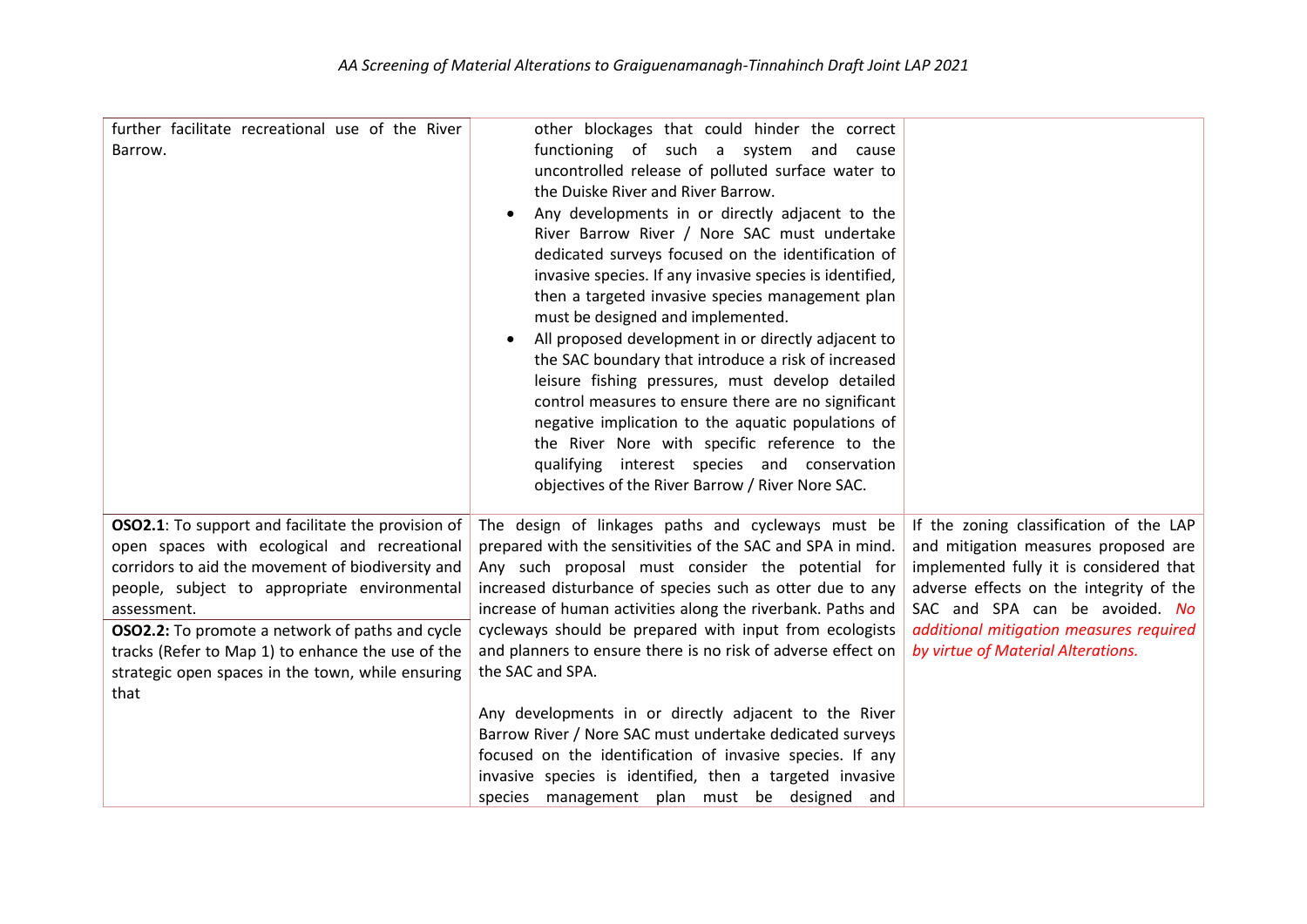|                                                                                                                                                                                                                                                                                                                                                                                                                                                                                                                                                                                                                              | implemented.                                                                                                                                                                                                                                                                                                                                                                                                                                                                                                                                                                                                                                                                                                                                                                                                                  |                                                                                                                                                                                                                                                                                          |
|------------------------------------------------------------------------------------------------------------------------------------------------------------------------------------------------------------------------------------------------------------------------------------------------------------------------------------------------------------------------------------------------------------------------------------------------------------------------------------------------------------------------------------------------------------------------------------------------------------------------------|-------------------------------------------------------------------------------------------------------------------------------------------------------------------------------------------------------------------------------------------------------------------------------------------------------------------------------------------------------------------------------------------------------------------------------------------------------------------------------------------------------------------------------------------------------------------------------------------------------------------------------------------------------------------------------------------------------------------------------------------------------------------------------------------------------------------------------|------------------------------------------------------------------------------------------------------------------------------------------------------------------------------------------------------------------------------------------------------------------------------------------|
| ACCE1.3: To support the development of linkages<br>between historical sites within and around<br>Graiguenamanagh-Tinnahinch and the amenity<br>sites in its hinterland<br>TO2.5: To support the development of linkages<br>between historical sites within and around<br>including<br>Graiguenamanagh-Tinnahinch<br>pedestrian access to St. Michaels Well in<br>Tinnahinch.                                                                                                                                                                                                                                                 | The design of linkages between historical sites within and<br>around Graiguenamanagh-Tinnahinch must be prepared<br>with the sensitivities of the SAC and SPA in mind. Any such<br>proposal must consider the potential for increased<br>disturbance of species such as otter due to any increase of<br>human activities along the riverbank.                                                                                                                                                                                                                                                                                                                                                                                                                                                                                 | If the zoning classification of the LAP<br>and mitigation measures proposed are<br>implemented fully it is considered that<br>adverse effects on the integrity of the<br>SAC and SPA can be avoided. No<br>additional mitigation measures required<br>by virtue of Material Alterations. |
| ACCE1.1: To support, where appropriate, the<br>continued growth of the craft and creative<br>economy in Graiguenamanagh-Tinnahinch.                                                                                                                                                                                                                                                                                                                                                                                                                                                                                          | The provision of additional cultural facilities must consider<br>the sensitivities of the SAC and SPA and the potential for<br>increased disturbance of species such as otter due to any<br>increase of human activities along the riverbank.                                                                                                                                                                                                                                                                                                                                                                                                                                                                                                                                                                                 | If the zoning classification of the LAP<br>and mitigation measures proposed are<br>implemented fully it is considered that<br>adverse effects on the integrity of the<br>SAC and SPA can be avoided. No<br>additional mitigation measures required<br>by virtue of Material Alterations. |
| INFO1.1: To work with Irish Water to protect,<br>optimise<br>manage<br>and<br>water<br>services<br>infrastructure in Graiguenamanagh-Tinnahinch.<br>SO9: To phase future growth in line with the<br>capacity of supporting physical infrastructure and<br>to ensure that it occurs in accordance with proper<br>planning and sustainable development.<br><b>SO2:</b> To promote and support the economic<br>development of Graiguenamanagh-Tinnahinch<br>that capitalises on its location on the River<br>Barrow, with the heritage and tourism assets<br>being identified as key economic strengths for the<br>settlements. | Contractors<br>appointed<br>to<br>undertake<br>any<br>$\bullet$<br>construction works within the town centre, areas in<br>close proximity to the Duiske River and River<br>Barrow or where there is an ecological connection<br>to the river will be informed of the sensitivities of<br>the Duiske River and River Barrow and will be<br>expected to provide site specific method<br>statements detailing measures taken to protect the<br>environment during all phases of works.<br>Measures to protect the environment will be<br>adopted during construction (and operation as<br>appropriate) to avoid adverse effects to the<br>integrity of Natura 2000 sites. Examples of such<br>measures are set out in guidance such as, but not<br>limited to:<br><b>Guidelines on Protection of Fisheries During</b><br>$\circ$ | If the zoning classification of the LAP<br>and mitigation measures proposed are<br>implemented fully it is considered that<br>adverse effects on the integrity of the<br>SAC and SPA can be avoided. No<br>additional mitigation measures required<br>by virtue of Material Alterations. |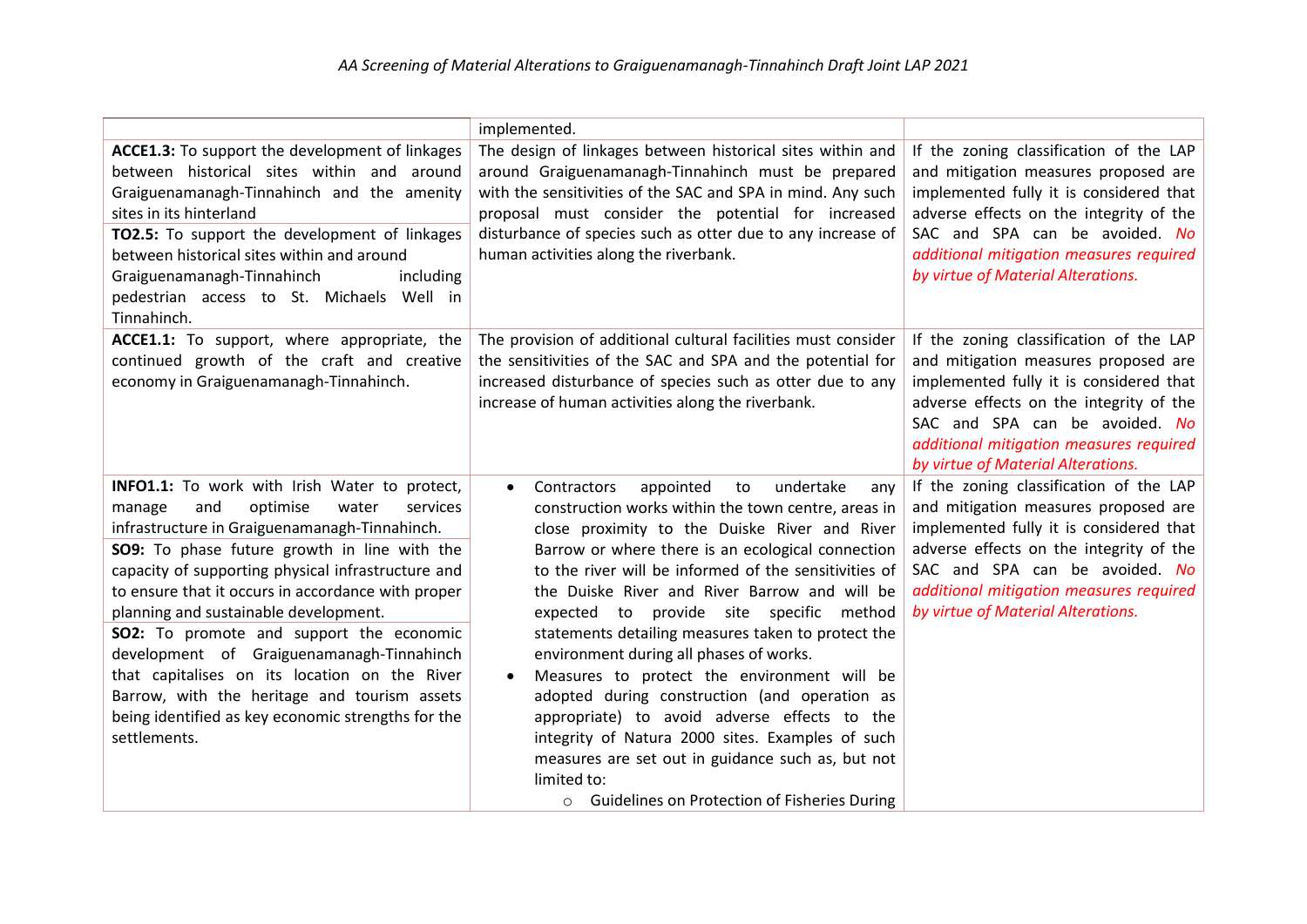|                                                    | Construction Works In and Adjacent to<br>Waters (IFI, 2016)' and<br>Environmental Good Practice on Site Guide<br>(CIRIA, 2015)<br>If it is proposed to abstract water from the river or<br>where drawdown from groundwater abstraction<br>may affect the hydrological regime of the river and<br>the features of interest of the SAC a suitably<br>qualified hydrogeologist will be appointed to assess<br>the zone of influence of the abstraction.<br>Regular maintenance of the town drainage system<br>must be carried out to prevent build-up of silt or<br>other blockages that could hinder the correct<br>functioning of such a system and cause<br>uncontrolled release of polluted surface water to<br>the Duiske River and River Barrow.<br>All proposed development in or directly adjacent to<br>the SAC boundary that introduce a risk of increased<br>leisure fishing pressures, must develop detailed<br>control measures to ensure there are no significant<br>negative implication to the aquatic populations of<br>the River Nore with specific reference to the<br>qualifying interest species and conservation<br>objectives of the River Barrow / River Nore SAC.<br>Any developments in or directly adjacent to the<br>River Barrow/River Nore SAC must undertake<br>dedicated surveys focused on the identification of<br>invasive species. If any invasive species is identified,<br>then a targeted invasive species management plan |                                         |
|----------------------------------------------------|----------------------------------------------------------------------------------------------------------------------------------------------------------------------------------------------------------------------------------------------------------------------------------------------------------------------------------------------------------------------------------------------------------------------------------------------------------------------------------------------------------------------------------------------------------------------------------------------------------------------------------------------------------------------------------------------------------------------------------------------------------------------------------------------------------------------------------------------------------------------------------------------------------------------------------------------------------------------------------------------------------------------------------------------------------------------------------------------------------------------------------------------------------------------------------------------------------------------------------------------------------------------------------------------------------------------------------------------------------------------------------------------------------------------------------------------------------------|-----------------------------------------|
| INFO2.1: To carry out surface water infrastructure | must be designed and implemented.<br>Contractors<br>undertake<br>appointed<br>to<br>any                                                                                                                                                                                                                                                                                                                                                                                                                                                                                                                                                                                                                                                                                                                                                                                                                                                                                                                                                                                                                                                                                                                                                                                                                                                                                                                                                                        | If the zoning classification of the LAP |
| improvement works as required, subject to          | construction works within the town centre, areas in                                                                                                                                                                                                                                                                                                                                                                                                                                                                                                                                                                                                                                                                                                                                                                                                                                                                                                                                                                                                                                                                                                                                                                                                                                                                                                                                                                                                            | and mitigation measures proposed are    |
| relevant environmental assessments.                | close proximity to the Duiske River and River                                                                                                                                                                                                                                                                                                                                                                                                                                                                                                                                                                                                                                                                                                                                                                                                                                                                                                                                                                                                                                                                                                                                                                                                                                                                                                                                                                                                                  | implemented fully it is considered that |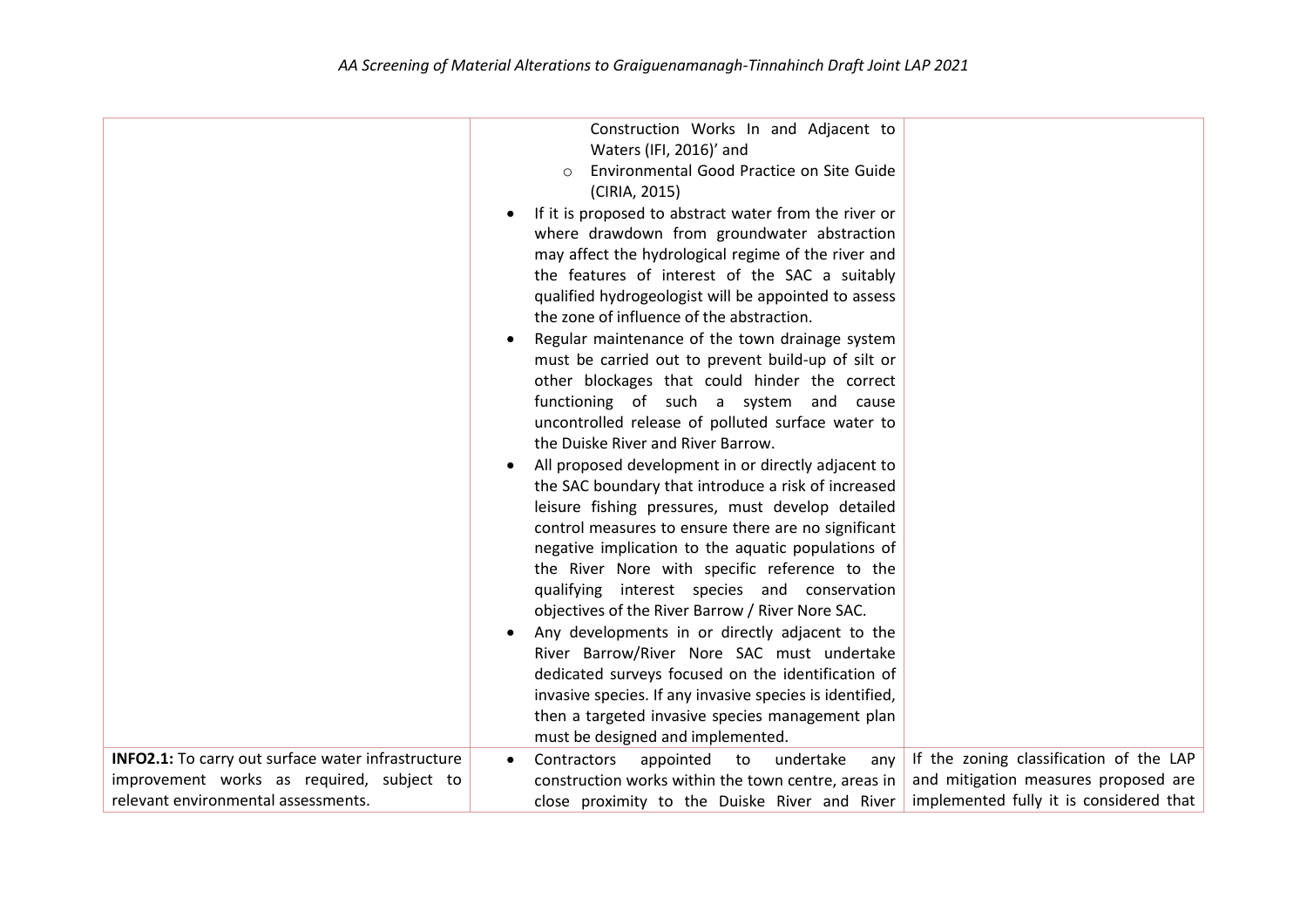|                                                                                                                                                                                                                                                                                                                                          | Barrow or where there is an ecological connection<br>to the river will be informed of the sensitivities of<br>the Duiske River and River Barrow and will be<br>expected to provide site specific method<br>statements detailing measures taken to protect the<br>environment during all phases of works.<br>Design and construction of attenuation measures<br>shall be in line with current good practice. Guidance<br>such as that produced by CIRIA shall be used to<br>inform the development of such measures.<br>Guidance to be considered, but not limited to,<br>includes:<br>Drainage of development sites - a guide<br>$\circ$<br>(X108)<br>The SuDs Manual (CIRIA, 2015)<br>Measures to protect the environment will be<br>٠<br>adopted during construction (and operation as<br>appropriate) to avoid adverse effects to the<br>integrity of Natura 2000 sites. Examples of such<br>measures are set out in guidance such as, but not<br>limited to:<br><b>Guidelines on Protection of Fisheries During</b><br>$\circ$<br>Construction Works In and Adjacent to<br>Waters (IFI, 2016)' and<br>Environmental Good Practice on Site Guide<br>(CIRIA, 2015) | adverse effects on the integrity of the<br>SAC and SPA can be avoided. No<br>additional mitigation measures required<br>by virtue of Material Alterations.                                                                                                                               |
|------------------------------------------------------------------------------------------------------------------------------------------------------------------------------------------------------------------------------------------------------------------------------------------------------------------------------------------|----------------------------------------------------------------------------------------------------------------------------------------------------------------------------------------------------------------------------------------------------------------------------------------------------------------------------------------------------------------------------------------------------------------------------------------------------------------------------------------------------------------------------------------------------------------------------------------------------------------------------------------------------------------------------------------------------------------------------------------------------------------------------------------------------------------------------------------------------------------------------------------------------------------------------------------------------------------------------------------------------------------------------------------------------------------------------------------------------------------------------------------------------------------------|------------------------------------------------------------------------------------------------------------------------------------------------------------------------------------------------------------------------------------------------------------------------------------------|
| MTO1.2: To undertake a Mobility Management<br>Plan for Graiguenamanagh/Tinnahinch which will<br>include<br>investigation of the<br>appropriate<br>interventions for the provision of upgrades to<br>footpaths and public lighting throughout the<br>town. Particular consideration shall be given to<br>the following locations (Map 1): | The design of the pedestrian element to the George<br>$\bullet$<br>Semple Bridge must be prepared with the<br>sensitivities of the SAC and SPA incorporated i.e.<br>the bridge design and associated pedestrian / cycle<br>access must consider the sensitivities of the<br>receiving environment in order to ensure that it will                                                                                                                                                                                                                                                                                                                                                                                                                                                                                                                                                                                                                                                                                                                                                                                                                                    | If the zoning classification of the LAP<br>and mitigation measures proposed are<br>implemented fully it is considered that<br>adverse effects on the integrity of the<br>SAC and SPA can be avoided. No<br>additional mitigation measures required<br>by virtue of Material Alterations. |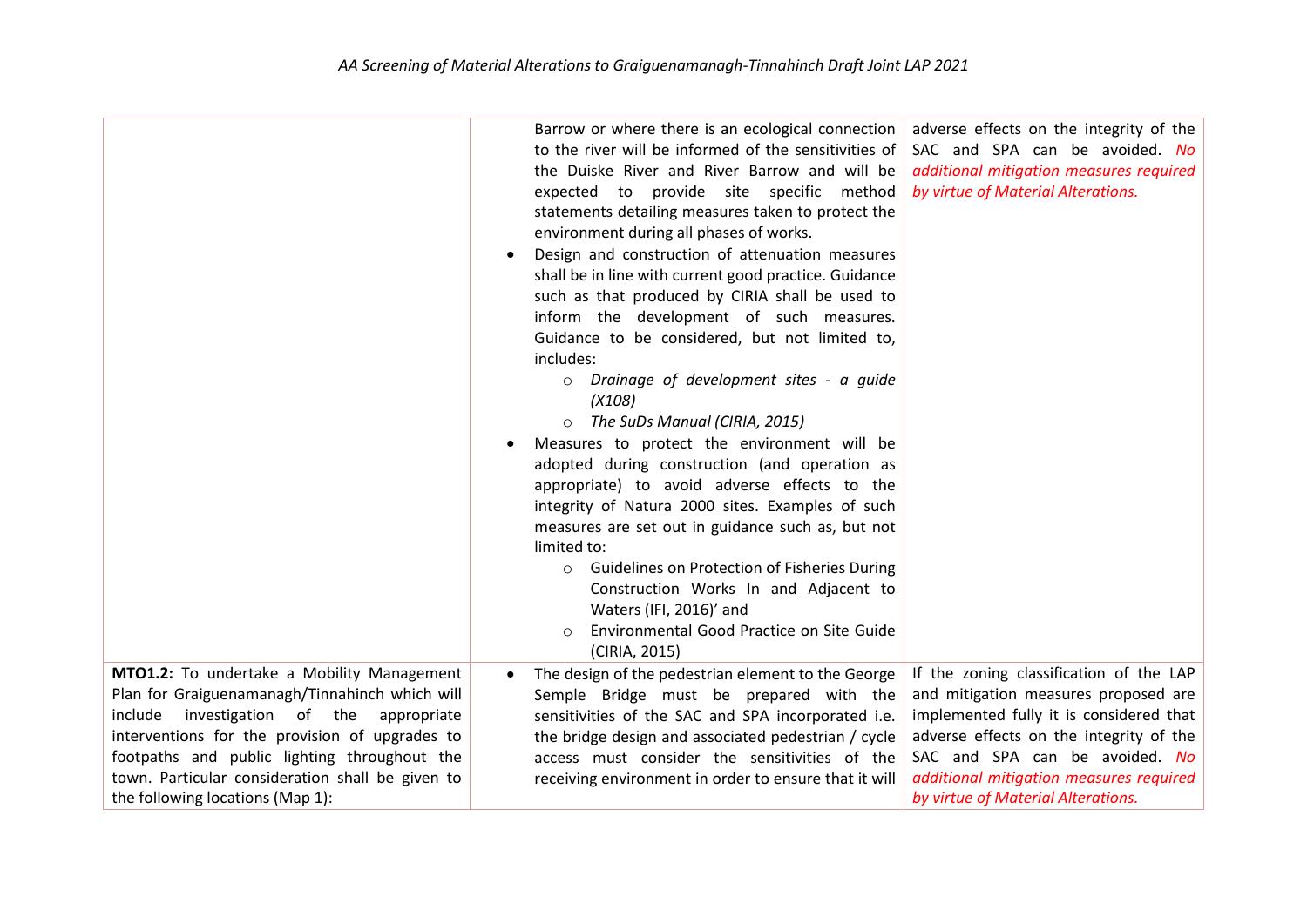| a) Approaches on both sides to and across the<br>George Semple Bridge<br>b) The Quay Graiguenamanagh and Tinnahinch<br>MTO1.4: To provide an enhanced pedestrian and<br>cycle network in Graiguenamanagh-Tinnahinch<br>including the provision of footpath improvements<br>to ensure ease of access to public transport, the<br>town centre, heritage sites and other recreational                                                                                                                                                                                                                                                                                                                                                                                                                                                                                                                 | not adversely affect the integrity of the SAC and /<br>or SPA<br>Consultation with NPWS and IFI should be carried<br>out as early as early as possible during the design<br>stage.<br>Measures to protect the environment will be<br>incorporated into any project or plan that has<br>potential to adversely affect the integrity of a |                                         |
|----------------------------------------------------------------------------------------------------------------------------------------------------------------------------------------------------------------------------------------------------------------------------------------------------------------------------------------------------------------------------------------------------------------------------------------------------------------------------------------------------------------------------------------------------------------------------------------------------------------------------------------------------------------------------------------------------------------------------------------------------------------------------------------------------------------------------------------------------------------------------------------------------|-----------------------------------------------------------------------------------------------------------------------------------------------------------------------------------------------------------------------------------------------------------------------------------------------------------------------------------------|-----------------------------------------|
| / community facilities.<br>MTO1.5: To require the co-location of pedestrian<br>and cycle routes on all new infrastructure<br>within<br>connecting<br>destinations<br>key<br>the<br>settlement, particularly between the schools,<br>community centre and heritage sites such as<br>Duiske Abbey etc.<br><b>TCO1.4:</b> To<br>facilitate<br>enhancement<br>and<br>improvement of the physical fabric<br>and<br>environment of the town centre through public<br>realm initiatives including footpath and public<br>lighting improvements to assist in making the<br>town centre a more pedestrian friendly place.<br>TCO1.5: To investigate traffic managements<br>options for strengthening the pedestrian links<br>across the River Barrow to better integrate the<br>centres of Graiguenamanagh<br>town<br>and<br>Tinnahinch and maximise access to local shops,<br>schools and other amenities. | Natura 2000 sites. Examples of such measures are<br>set out in guidance such as, but not limited to:<br>Guidelines on Protection of Fisheries During<br>$\circ$<br>Construction Works In and Adjacent to<br>Waters (IFI, 2016)' and<br>Environmental Good Practice on Site Guide<br>$\circ$<br>(CIRIA, 2015)                            |                                         |
| TO2.3: To support the promotion of strategic                                                                                                                                                                                                                                                                                                                                                                                                                                                                                                                                                                                                                                                                                                                                                                                                                                                       | Buildings will be developed or redeveloped in a manner                                                                                                                                                                                                                                                                                  | The mitigation measures proposed, if    |
| the<br>tourist<br>sites,<br>sensitive                                                                                                                                                                                                                                                                                                                                                                                                                                                                                                                                                                                                                                                                                                                                                                                                                                                              | that is sensitive to the natural and built heritage of                                                                                                                                                                                                                                                                                  | fully and correctly implemented, are    |
| restoration/conservation of heritage buildings and                                                                                                                                                                                                                                                                                                                                                                                                                                                                                                                                                                                                                                                                                                                                                                                                                                                 | Graiguenamanagh-Tinnahinch LAP area                                                                                                                                                                                                                                                                                                     | considered sufficient to avoid adverse  |
| sites including Tinnahinch Castle and operate                                                                                                                                                                                                                                                                                                                                                                                                                                                                                                                                                                                                                                                                                                                                                                                                                                                      |                                                                                                                                                                                                                                                                                                                                         | effects on the integrity of the SAC and |
| flexibly with regard to the use of converted                                                                                                                                                                                                                                                                                                                                                                                                                                                                                                                                                                                                                                                                                                                                                                                                                                                       |                                                                                                                                                                                                                                                                                                                                         | SPA. No additional mitigation measures  |
| buildings to facilitate heritage tourism/social                                                                                                                                                                                                                                                                                                                                                                                                                                                                                                                                                                                                                                                                                                                                                                                                                                                    |                                                                                                                                                                                                                                                                                                                                         | by virtue<br>required<br>0f<br>Material |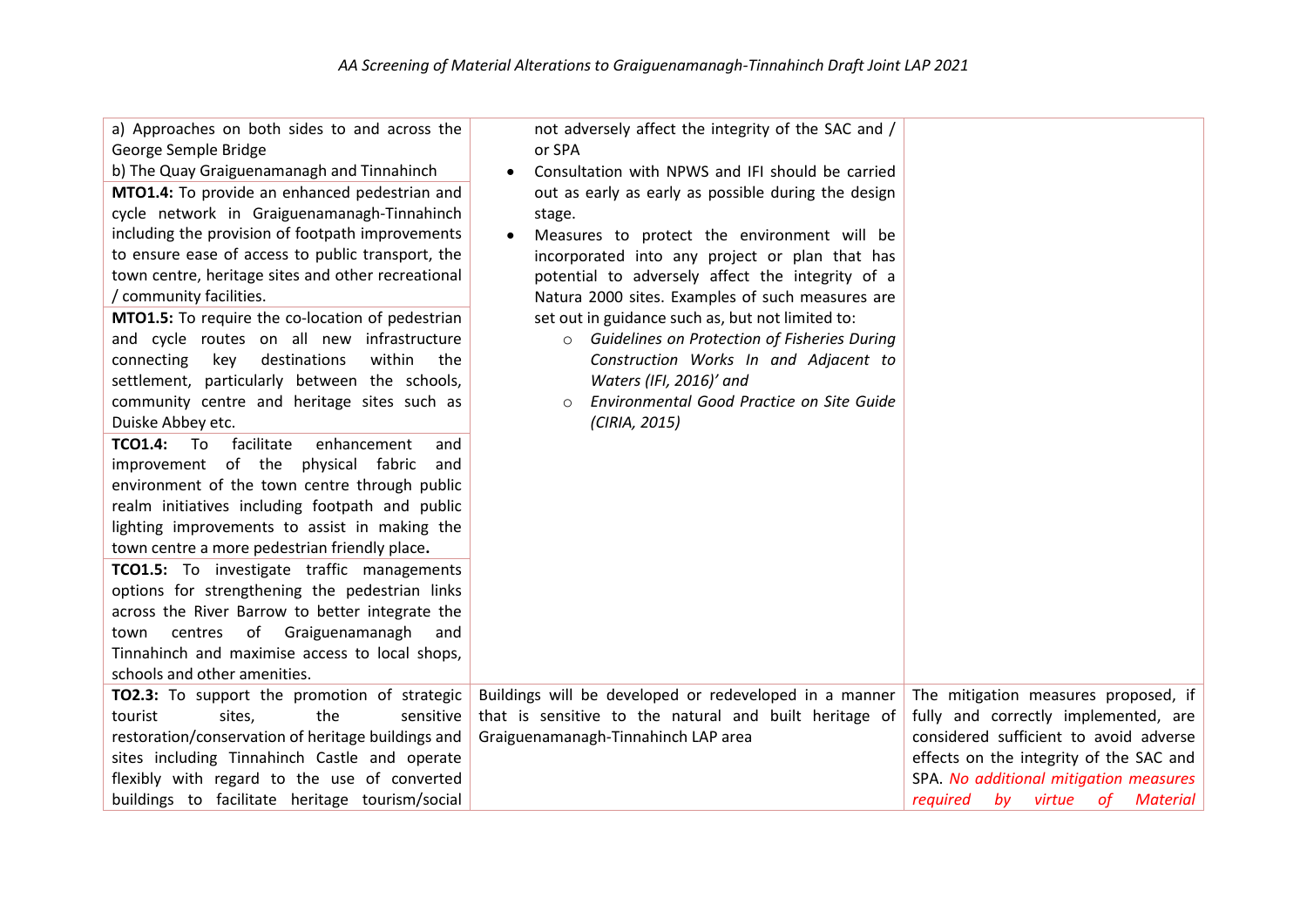| enterprise. |
|-------------|
|-------------|